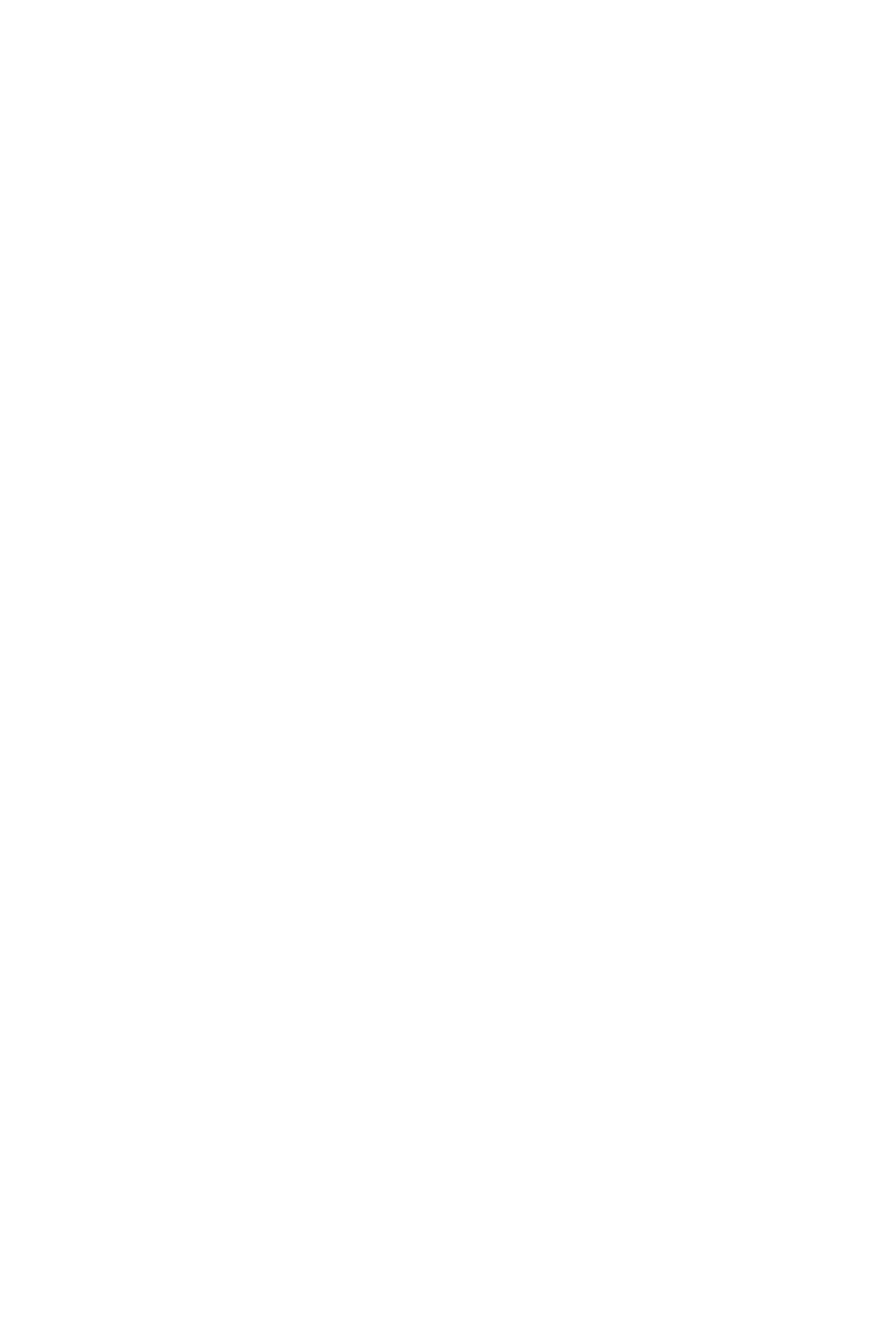The Alliance for Child Protection in Humanitarian Action (the Alliance) is a global network of operational agencies, academic institutions, policymakers, donors and practitioners. Its mission is to support the efforts of humanitarian actors to achieve highquality and effective child protection interventions in both refugee and non-refugee humanitarian settings. The Alliance achieves this primarily by facilitating inter-agency collaboration on child protection and by producing technical standards and tools.

The Alliance envisions a world in which children are protected from abuse, neglect, exploitation and violence in all humanitarian settings.

#### **[www.alliancecpha.org](https://alliancecpha.org/en)**

This is the summary version of the 2019 edition of the Minimum Standards for Child Protection in Humanitarian Action (CPMS) handbook. All of the principles and standards in the e-version of this summary are hyperlinked to the full handbook.

For more information or support, please contact the Alliance for Child Protection in Humanitarian Action at **cpms.wg@alliancecpha.org.**

**Suggested citation:** The Alliance for Child Protection in Humanitarian Action, Summary - Minimum Standards for Child Protection in Humanitarian Action, 2019 Edition, 2020.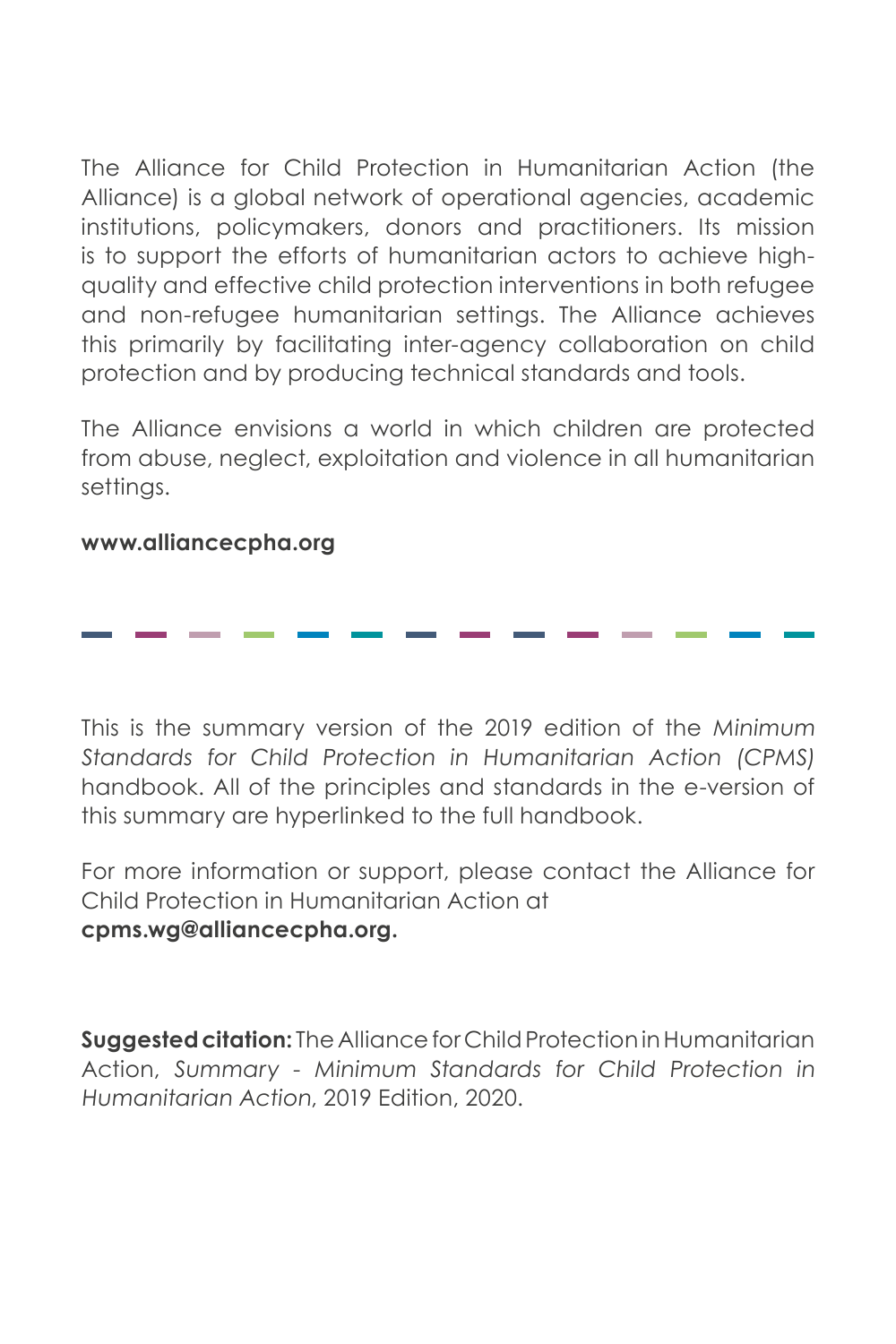## **INTRODUCTION**

Child protection is the prevention of and response to abuse, neglect, exploitation and violence against children. Effective child protection builds on existing capacities and strengthens preparedness before a crisis occurs. During humanitarian crises, timely interventions support the physical and emotional health, dignity and well-being of children, families and communities.

#### **Child protection saves lives.**

Child protection in humanitarian action includes specific activities conducted by local, national and international child protection actors. It also includes efforts of non-child protection actors who seek to prevent and address abuse, neglect, exploitation and violence against children in humanitarian settings, whether through mainstreamed or integrated programming.

Affected populations, by definition, face some level of vulnerability to crisisrelated risks. Children – girls and boys under the age of 18 - face additional and specific risks. Humanitarian actors should always assess the well-being of children who:

- Are unaccompanied and separated;
- Have intellectual and physical disabilities;
- Are married and/or parents:
- Are heads of household:
- Are survivors of sexual violence;
- Have been recruited by or associated with armed forces or groups;
- Are or identify as lesbian, gay, bisexual, transgender or intersex; and
- Live or work on the streets.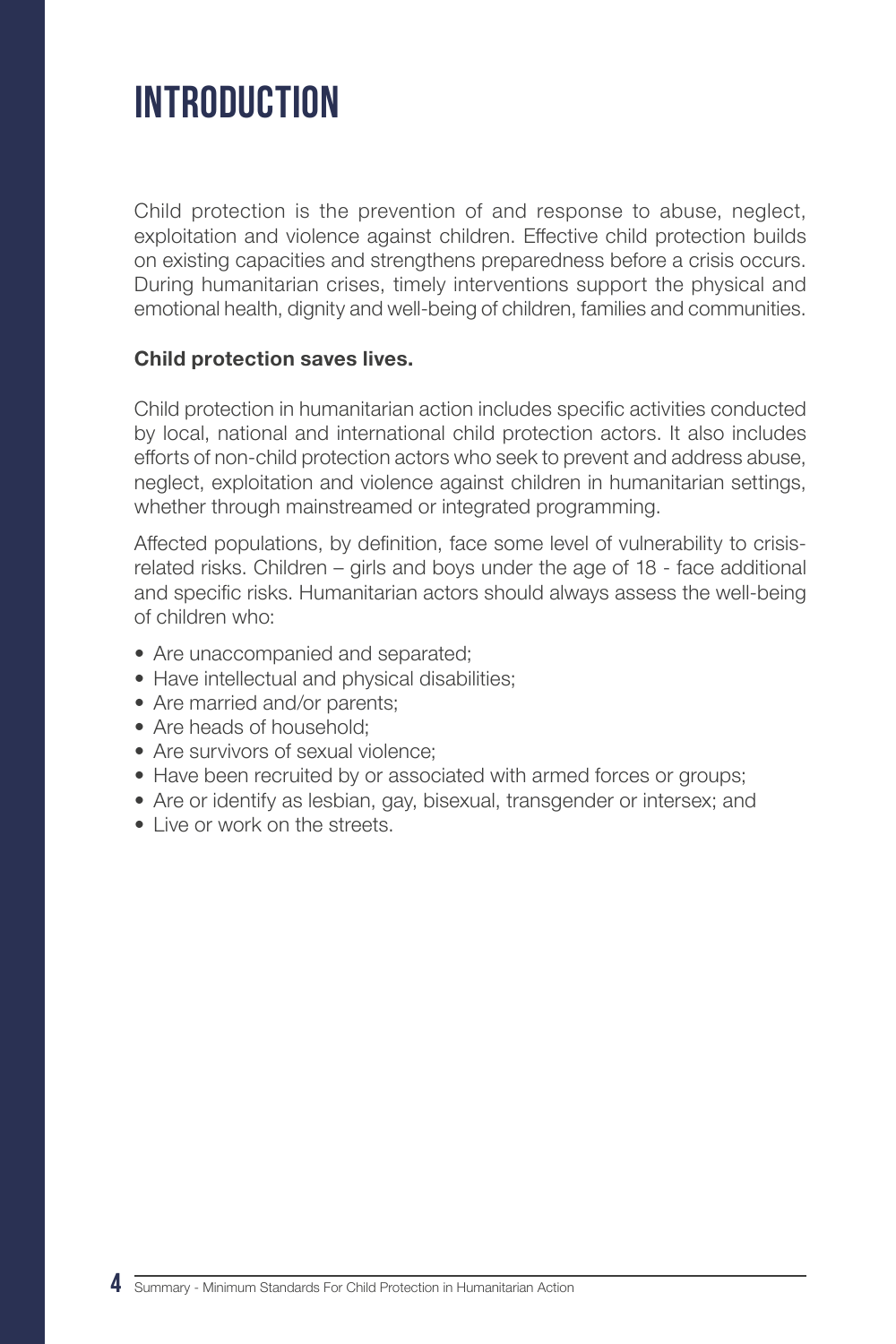# ABOUT THE MINIMUM STANDARDS FOR CHILD Protection in Humanitarian Action (CPMS)

## The purpose of the CPMS

#### **The** *CPMS* **have been developed to support** *all* **humanitarian actors in strengthening child protection in their work by:**

- Establishing common principles between those working in child protection;
- Strengthening coordination between humanitarian actors;
- Improving the quality and accountability of child protection programming and its impact on children;
- Defining the professional field of child protection in humanitarian action;
- Providing a synthesis of good practice and learning to date; and
- Strengthening advocacy and communication on child protection risks, needs and responses.

## The structure of the CPMS

#### **Each standard follows the same structure:**

- **Introduction:** General information on the topic.
- **The standard**: One sentence summarising how that area can protect children in humanitarian action.
- **Key actions:** Suggested preparedness, prevention and response activities to help meet each standard.
- **Measurement:** Indicators, targets and guidance notes for measuring progress against the standard.
- **Guidance notes:** Priority issues, ethical considerations or knowledge gaps related to the standard.
- **References:** Guidance documents and tools for implementing the key actions.
- **Icons:** Symbols highlighting key topics such as displacement and prevention.

You will find additional resources, indicators and an extended glossary in the online annexes: *[www.alliancecpha.org/en/series-of-child-protection](http://www.alliancecpha.org/en/series-of-child-protection-materials/2019-edition-cpms)[materials/2019-edition-cpms](http://www.alliancecpha.org/en/series-of-child-protection-materials/2019-edition-cpms)*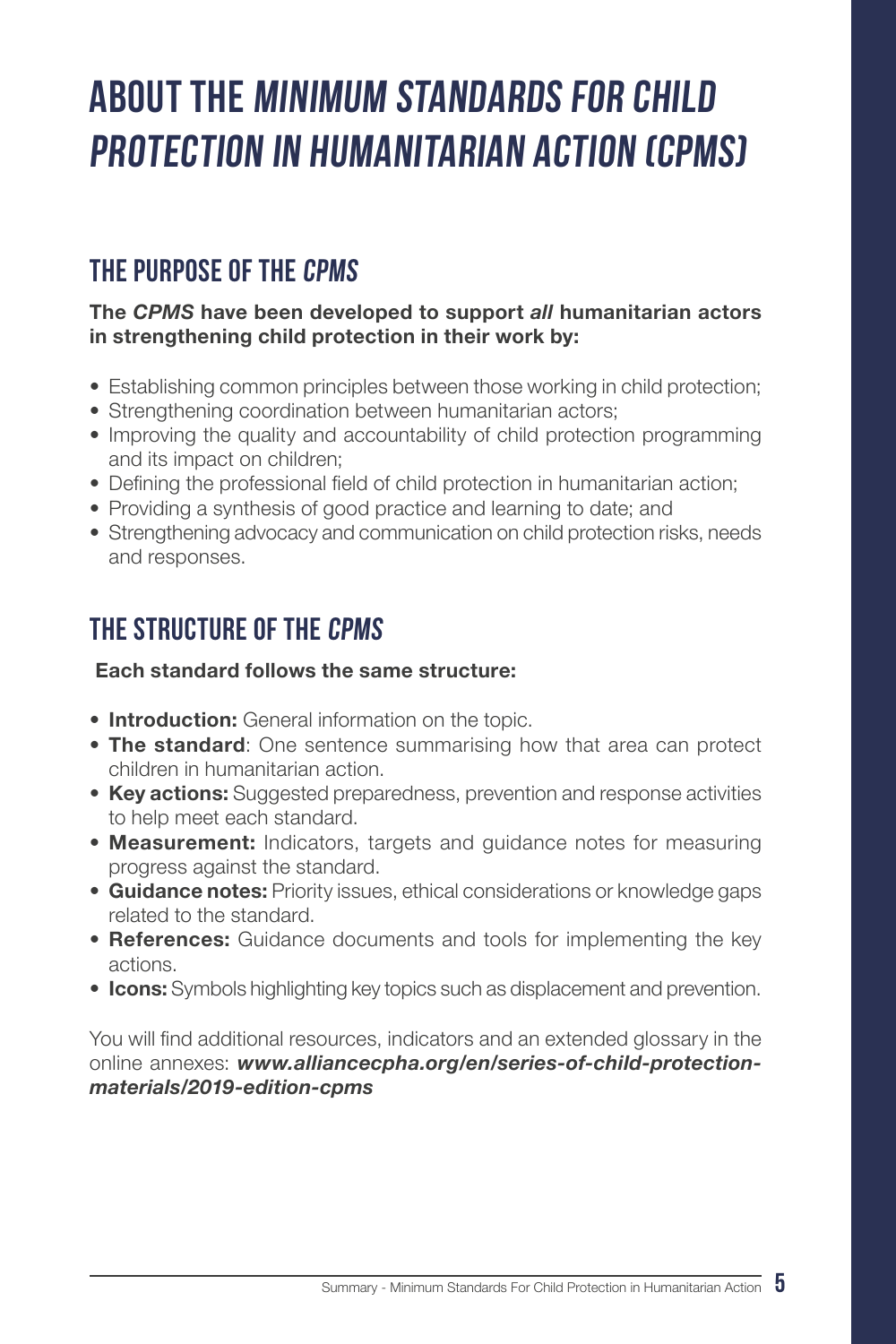## The 2019 edition of the CPMS

## The revision process



## This edition strengthens:

- The key actions, guidance and indicators by using the latest evidence and best practices;
- The role of local actors and communities in child protection;
- Accountability to children:
- Refugee, displacement and migrant contexts;
- Infectious disease settings:
- The prevention of child protection harms;
- Cross-cutting issues like gender, adolescents and environmental considerations; and
- Integration and collaboration with other sectors:
- Comprehensive, measurable and realistic indicators.

## The CPMS and other guidance

The *CPMS* are grounded in an international legal framework that includes international human rights law, humanitarian law and refugee law. The UN Convention on the Rights of the Child (CRC) is the primary human rights instrument upon which the *CPMS* are based.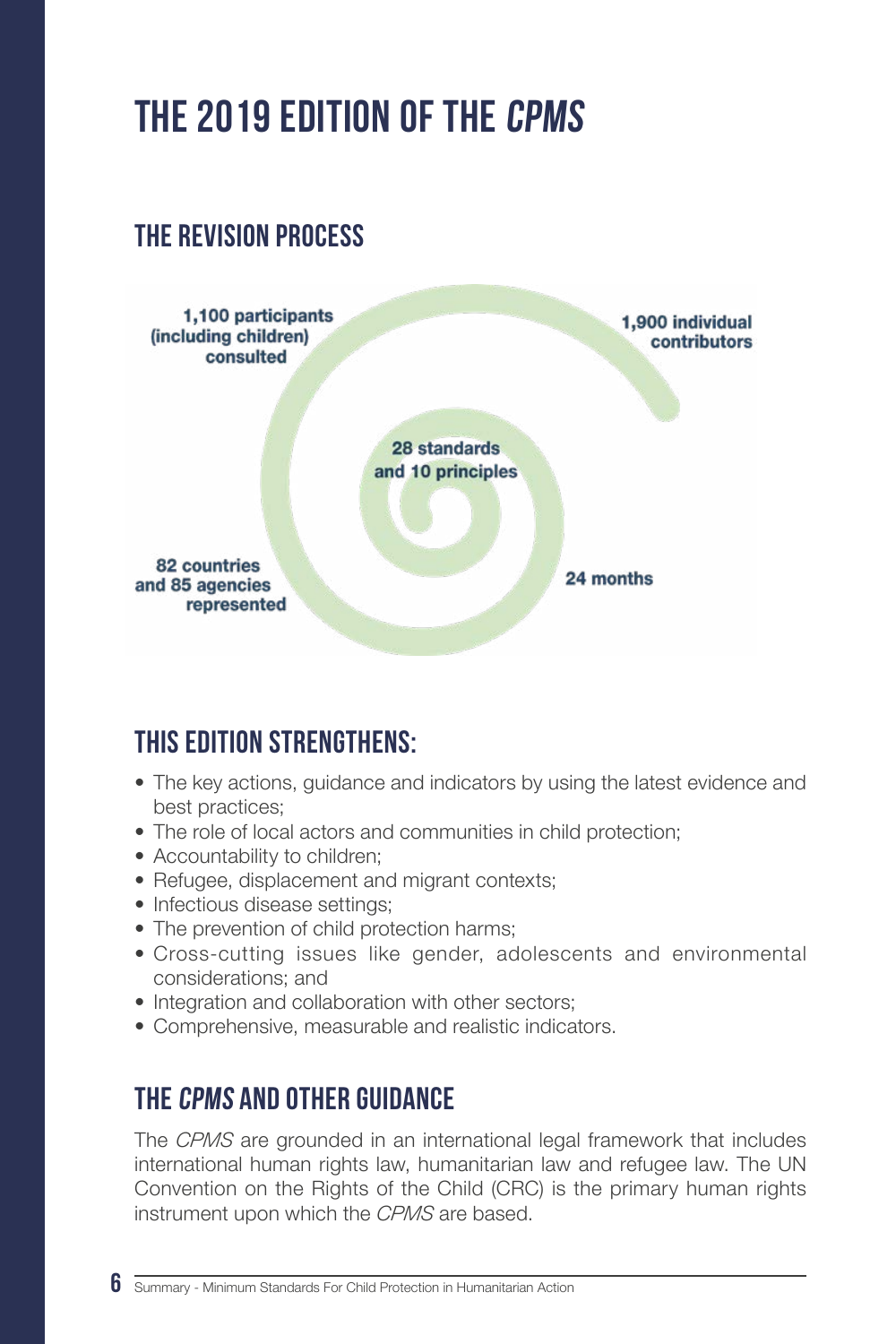The *CPMS* are closely linked with other humanitarian standards as part of the Humanitarian Standards Partnership (HSP). As of 2019, the HSP included seven humanitarian standards, including the Sphere Handbook and the Minimum Standards for Education (INEE). HSP members work together to promote quality and accountability in humanitarian action.

The *CPMS* is also founded on The Humanitarian Charter and the Core Humanitarian Standard.

## The CPMS in context

These standards need to be adapted, or 'contextualised', to the relevant context. Some key actions may be prioritised or new ones added. Guidance notes and indicators may be modified to reflect the context or to allow for a phased approach.

The *CPMS* can be used at agency and inter-agency levels to:

- Plan and cost humanitarian interventions:
- Establish common expectations for the quality of child protection services across sectors;
- Establish common principles between different actors, e.g. within a child protection coordination mechanism;
- Monitor and evaluate the quality and effectiveness of humanitarian interventions;
- Induct and train staff or partners:
- Develop preparedness plans; and
- Advocate for child protection issues and resources.

## Cross-cutting issues for the CPMS

Many cross-cutting issues were purposely integrated throughout the *CPMS* and should be considered in all interventions to protect children in humanitarian action. These include:

- Children's traits and risk factors related to gender, early childhood, adolescence, disability, etc.;
- Interventions such as cash and voucher assistance, mobile programming and civil registration:
- Key protection risks related to trafficking, the environment and infectious disease outbreaks;
- Unique concerns for urban, refugee, internally displaced and migrant settings; and
- Preventative approaches to child protection.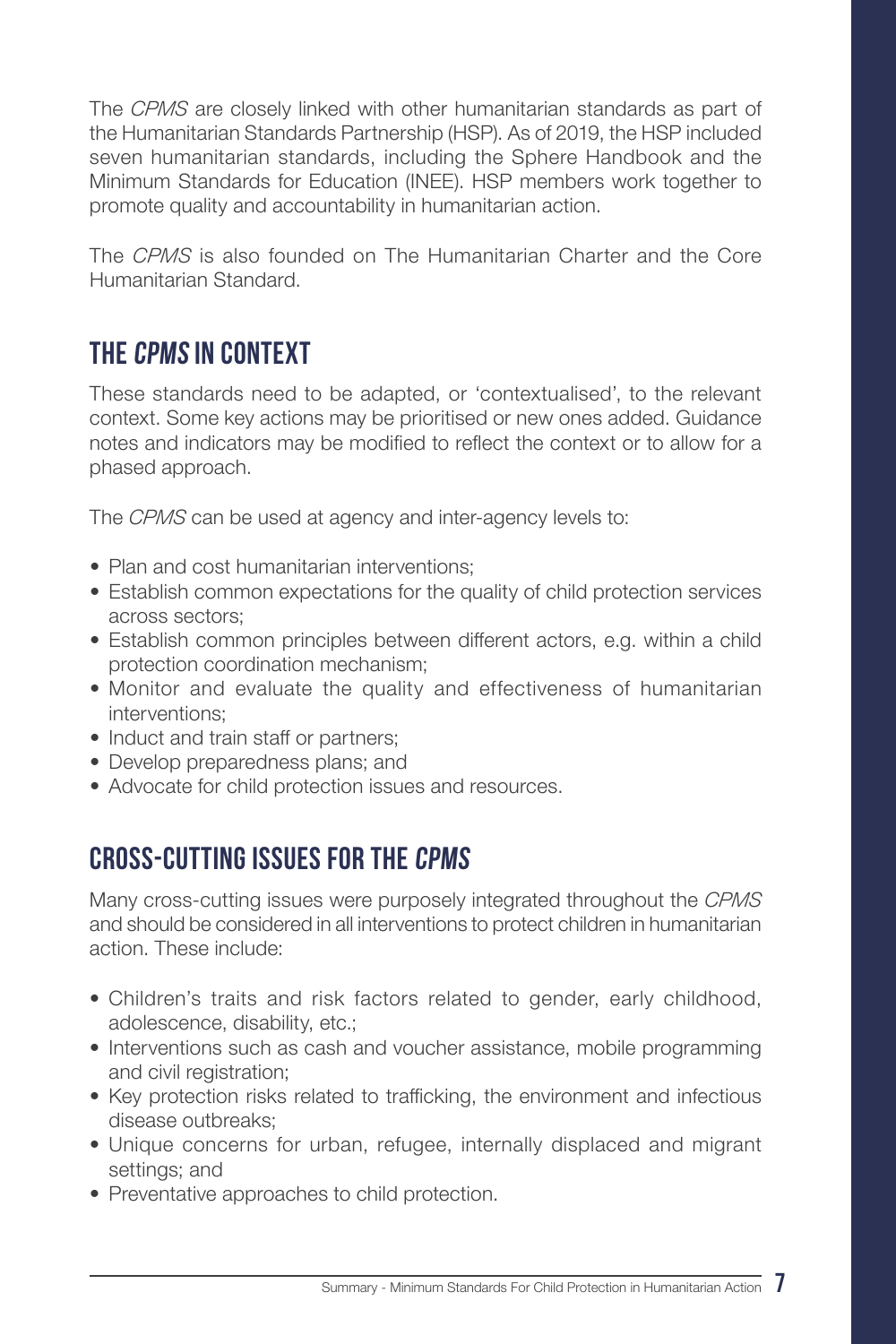# **PRINCIPLES**

**The ten principles presented in the CPMS are key to fully applying and achieving the standards. They should inform our every action.**

- **• Survival and development**
- **• Non-discrimination and inclusion**
- **• Children's participation**
- **• The best interests of the child**
- **• Enhance people's safety, dignity, and rights and avoid exposing them to further harm**
- **• Ensure people's access to impartial assistance according to need and without discrimination**
- **• Assist people to recover from the physical and psychological effects of threatened or actual violence, coercion or deliberate deprivation**
- **• Help people to reclaim their rights**
- **• Strengthen child protection systems**
- **• Strengthen children's resilience in humanitarian action**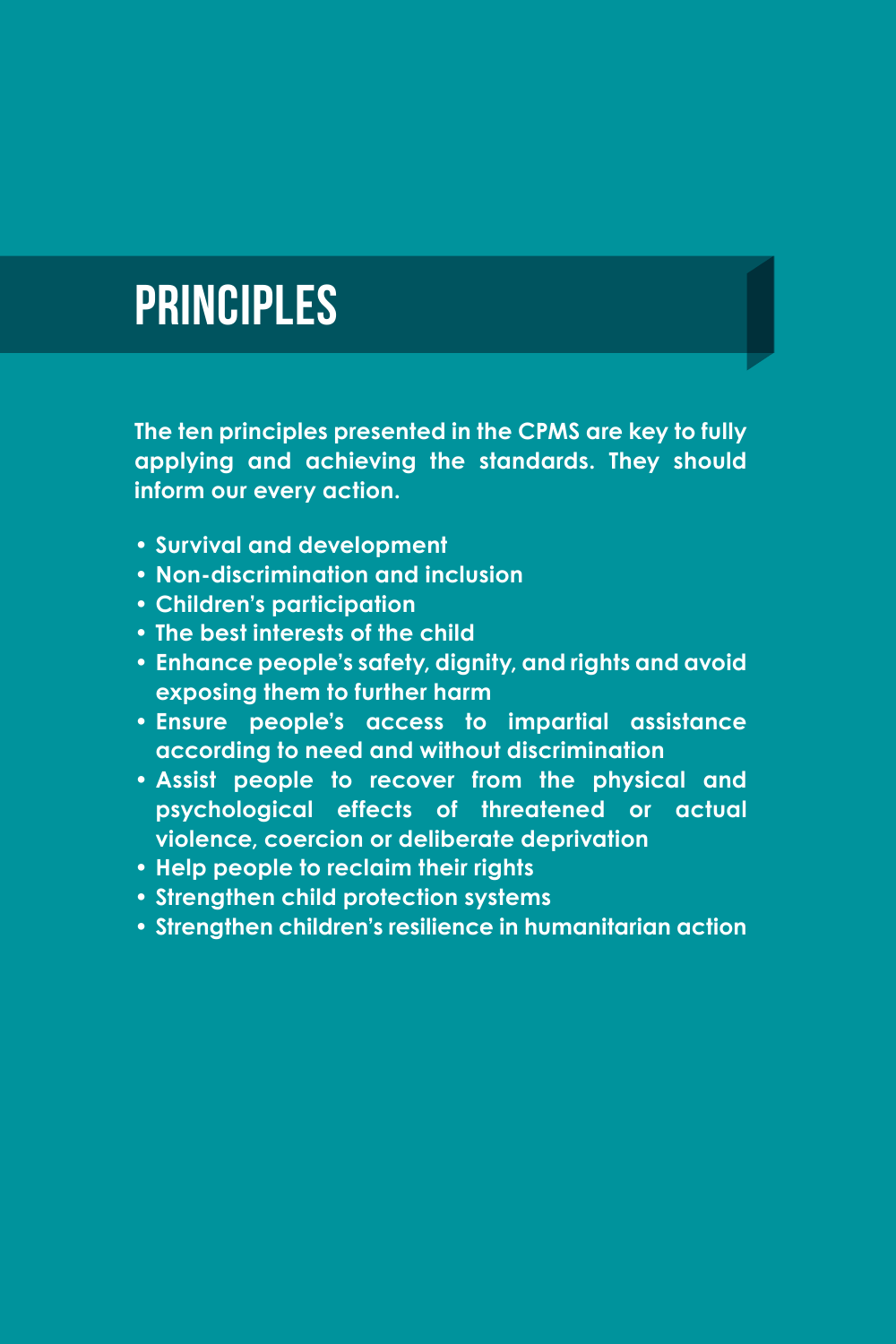# Principles from 'The Convention on the RIGHTS OF THE CHILD (CRC)'

#### **1. Survival and development:**

Humanitarian actors must consider the effects of the humanitarian context and the response on (a) the fulfilment of children's right to life and (b) on children's physical, psychological, emotional, social and spiritual development.

#### **2. Non-discrimination and inclusion:**

Humanitarian actors must proactively identify and address the causes and patterns of discrimination and exclusion, and advocate for access to child protection systems for all children.

#### **3. Children's participation:**

Humanitarian workers must provide children with the time and space to meaningfully participate in all decisions related to emergency preparedness and response.

#### **4. The best interests of the child:**

Children should have their best interests assessed and considered in all actions or decisions that concern them, both in the public and private spheres.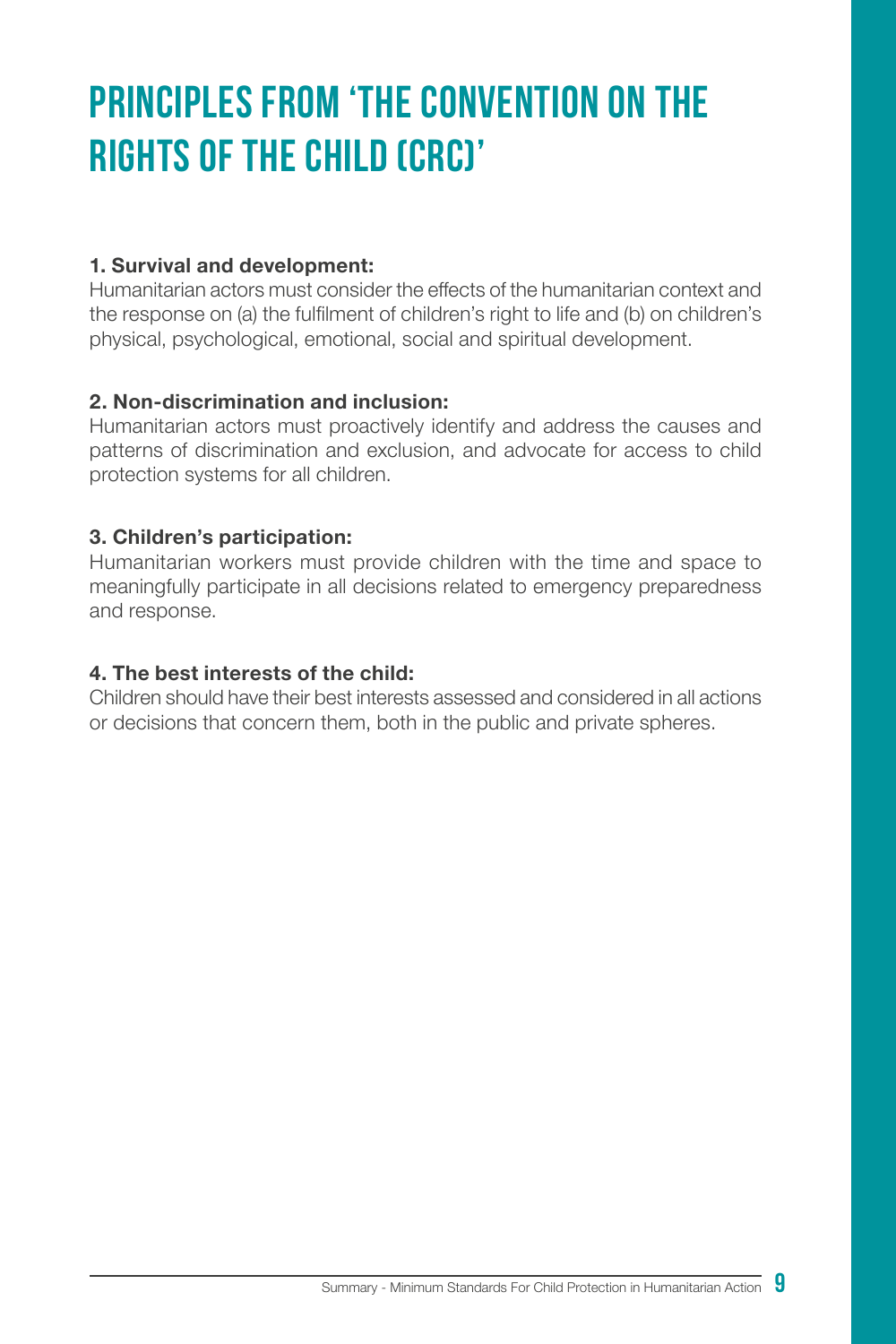## PRINCIPLES FROM THE SPHERE HANDROOK

#### **5. Enhance people's safety, dignity and rights and avoid exposing them to further harm:**

Humanitarian assistance must be provided in ways that reduce the risks that children and their families may face while also meeting their needs with dignity.

#### **6. Ensure people's access to impartial assistance according to need and without discrimination:**

Humanitarian workers must use humanitarian principles and relevant laws to challenge any actions that deliberately deprive children and their families of their basic needs.

**7. Assist people to recover from the physical and psychological effects of threatened or actual violence, coercion or deliberate deprivation:** All child protection responses (and actors) should seek to make children more secure, facilitate children's and families' own efforts to stay safe, and reduce children's exposure to risks.

#### **8. Help people to claim their rights:**

Humanitarian actors must advocate for the respect of children's rights and compliance with international law that supports a protective environment.

## PRINCIPI ES SPECIFIC TO THE CPMS

#### **9. Strengthen child protection systems:**

Laws, institutions, capacities and other elements of child protection systems should be strengthened to adapt to evolving political and crisis situations.

#### **10. Strengthen children's resilience in humanitarian action:**

Programming should build upon children's strengths, reduce risks and support positive relations amongst children, families and communities.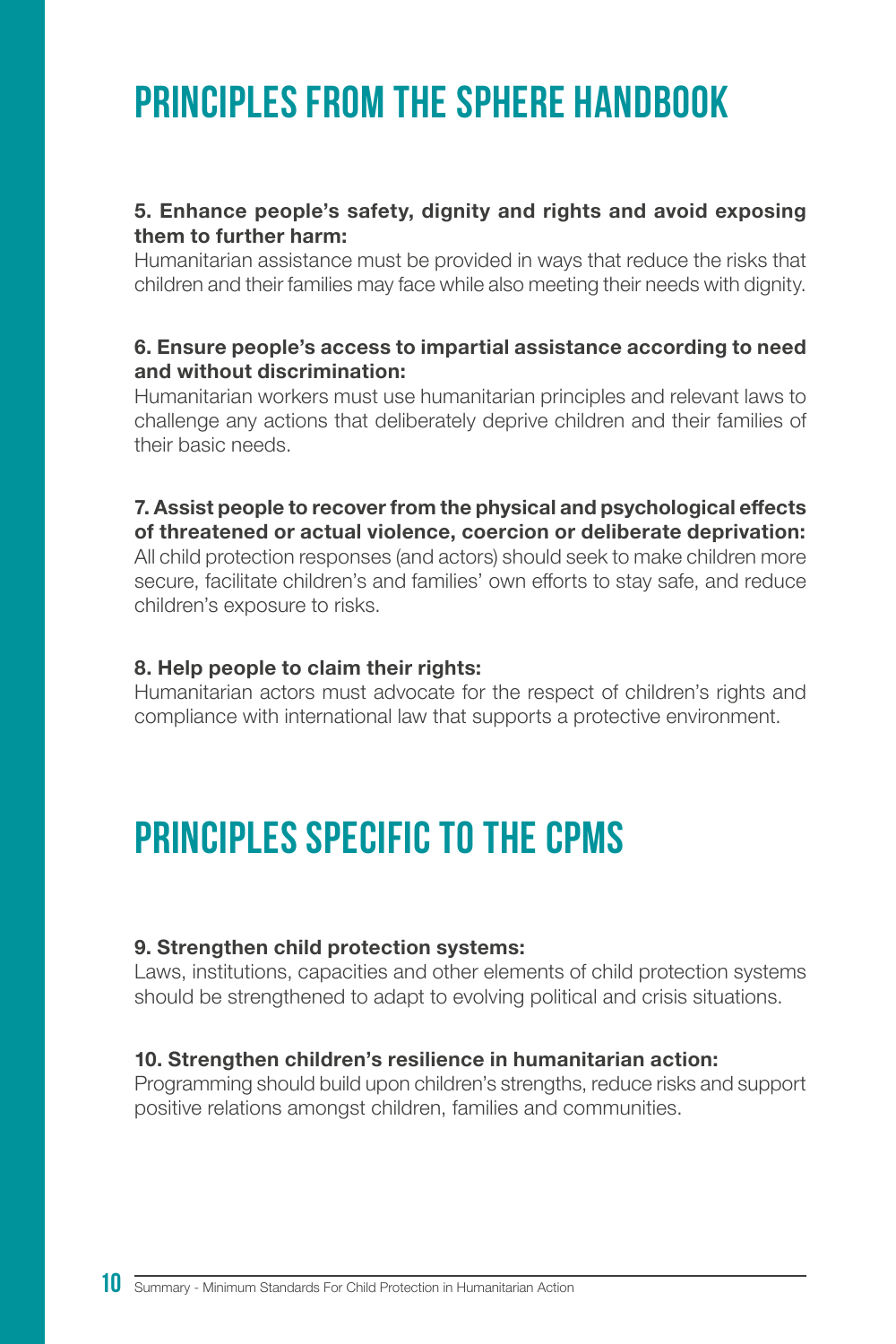# Pillar 1: Standards to ensure a quality child protection response

**Standards one to six provide a child protectionoriented view on key programming components in all humanitarian contexts. They do** *not* **replace the existing policies and tools on these subjects.**

- **• Coordination,**
- **• human resources,**
- **• communications and advocacy,**
- **• programme cycle management,**
- **• information management, and**
- **• child protection monitoring**

**are all directly related to the** *[Core Humanitarian](https://corehumanitarianstandard.org/the-standard) [Standard on Quality and Accountability \(CHS\)](https://corehumanitarianstandard.org/the-standard).* **Ensuring quality within these six areas is essential to all child protection preparedness and response efforts.**

**As with all standards in this handbook, the** *CPMS* **principles described in the previous chapter must be respected and considered when implementing these standards.**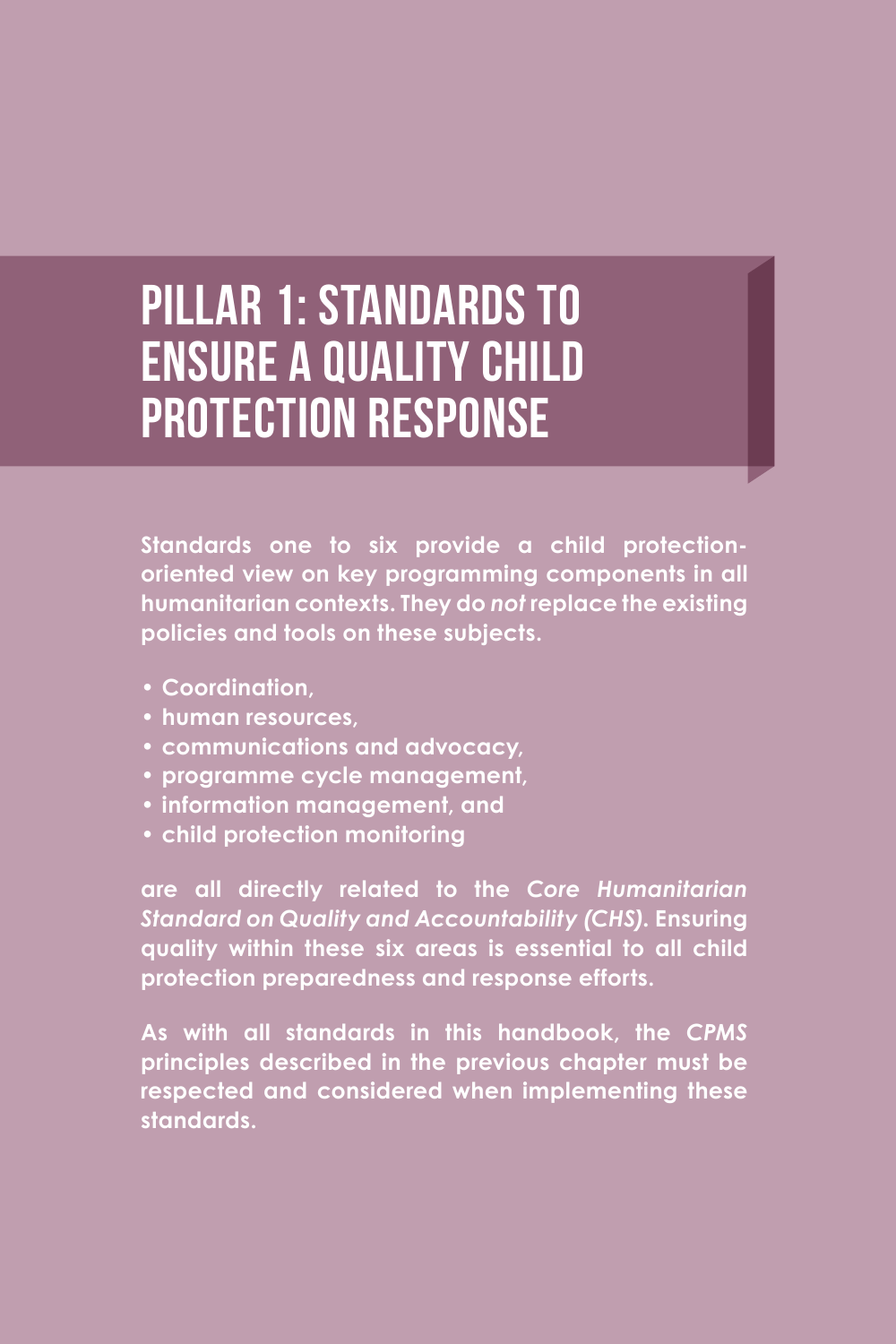### STANDARD 1: COORDINATION

#### **Authorities, humanitarian agencies, civil society organisations and affected populations coordinate actions to protect all affected children in a timely, efficient manner.**

Coordination improves the effectiveness and efficiency of humanitarian responses. Coordination systems have the same objectives in each situation, but the structure changes based on the specific crisis, the characteristics of the affected population and the government's ability to address protection concerns. The Standard addresses both coordination group leads and members.

## Standard 2: Human resources

**Child protection services are delivered by staff and associates who have proven competence in their areas of work and are guided by human resources processes and policies that promote equitable working arrangements and measures to protect children from maltreatment by humanitarian workers.**

Humanitarian agencies should ensure that all people providing child protection services in humanitarian action develop the skills and expertise needed to do their work and that all children and community members are safeguarded through compliance with policies and procedures. It recognises that staff need support to do their jobs effectively.

## Standard 3: Communications and advocacy

#### **Child protection issues are advocated for and communicated with respect for children's dignity, best interests and safety.**

Effective communications and advocacy – including text, images, audio, video and other channels – can support children's self-expression, protection and empowerment. Communications and advocacy in humanitarian contexts should seek to influence and hold accountable the full range of duty bearers and rights holders. Risk assessments must be conducted prior to communications and advocacy work to identify and mitigate any potential negative impacts on children, families, and communities.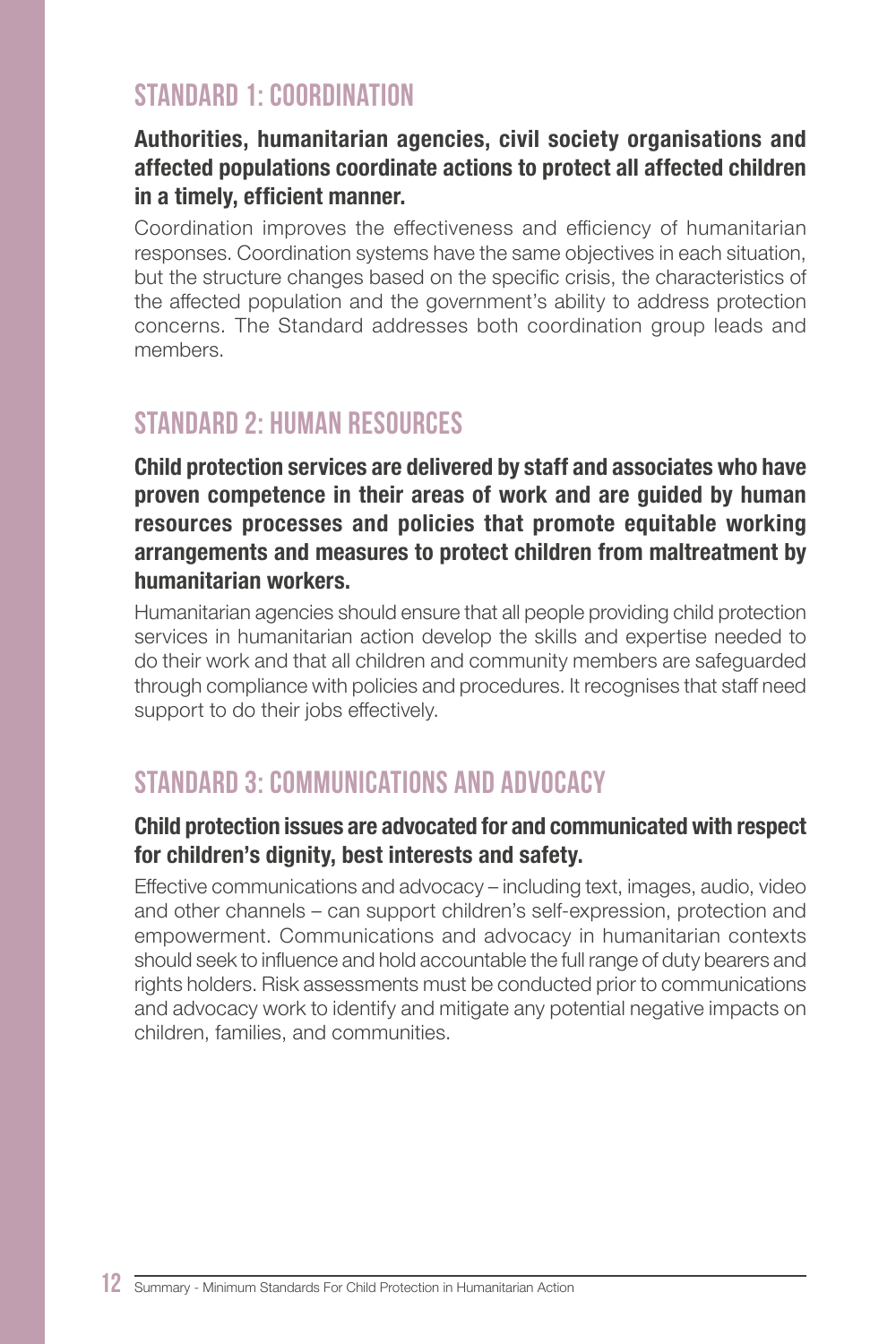## Standard 4: Programme cycle management

**All child protection programmes are designed, planned, managed, monitored and evaluated through structured processes and methodologies that build on existing capacities and resources, address evolving child protection risks and needs, and are continuously adapted based on learning and evidence generation.**

Programme cycle management is the cyclical process of designing, planning, managing, monitoring and evaluating programmes. This standard brings a child protection focus to programme cycle management by including considerations related to child development and child rights in humanitarian action.

## Standard 5: Information management

#### **Up-to-date information necessary for child protection action is collected, processed/analysed and shared according to international child protection principles and with full respect for confidentiality, data protection and information-sharing protocols.**

Whenever appropriate, information should be shared with relevant actors to strengthen coordination, inform strategic decision-making and support advocacy. Information should only be collected and shared according to robust contextualised data protection and information-sharing protocols and with the informed consent/ assent of children and parents or caregivers.

## Standard 6: Child protection monitoring

#### **Objective and timely data and information on child protection risks are collected, managed, analysed and used in a principled, safe and collaborative manner to enable evidence-informed prevention and response actions.**

Child protection monitoring refers to the regular and systematic examination (monitoring) of child protection risks, violations and capacities in a specific humanitarian context. The purpose is to produce evidence that can help adapt existing or identify new interventions.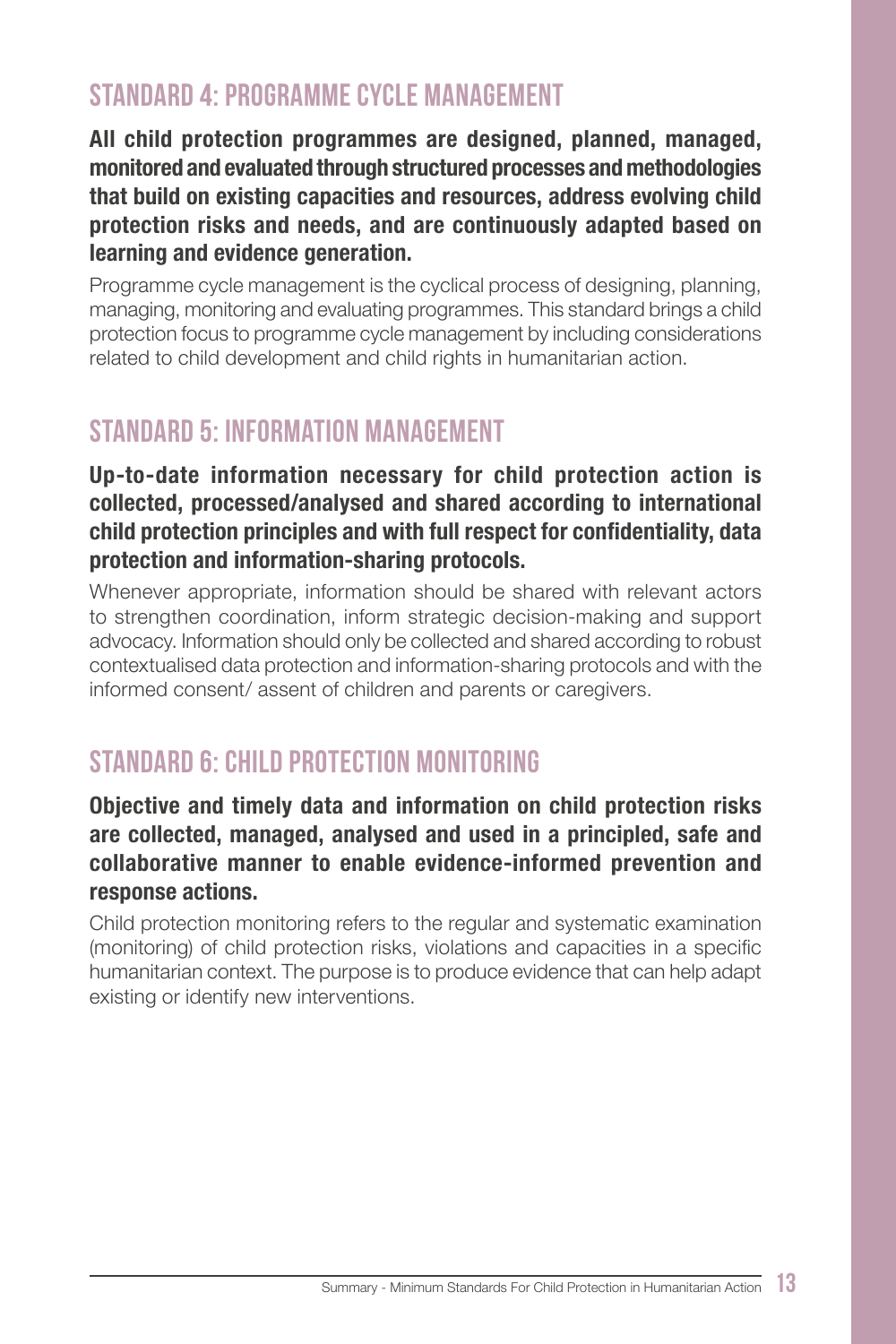# Pillar 2: Standards on child protection risks

**This pillar covers the seven main child protection risks in humanitarian settings:**

- **• Dangers and injuries,**
- **• Physical and emotional maltreatment,**
- **• Sexual and gender-based violence,**
- **• Mental health and psychosocial distress,**
- **• Children associated with armed forces or armed groups,**
- **• Child labour, and**
- **• Unaccompanied and separated children.**

**To understand a child's risk, we need to understand its nature and the child's vulnerability to that risk. A child's vulnerability may reduce his or her resilience and ability to withstand the risk. The vulnerabilities may be within the child's family, community and/or society and can relate to the child's own knowledge, skills and physical, social and emotional development.**

**These risks cannot be addressed in isolation, and so the seven standards are linked. It is always necessary to look at the situation of the child holistically, identifying the vulnerabilities and strengths within each child and their environment.**

**Actions should be taken to prevent and respond to each of the risk areas discussed in this pillar, as relevant to the context.**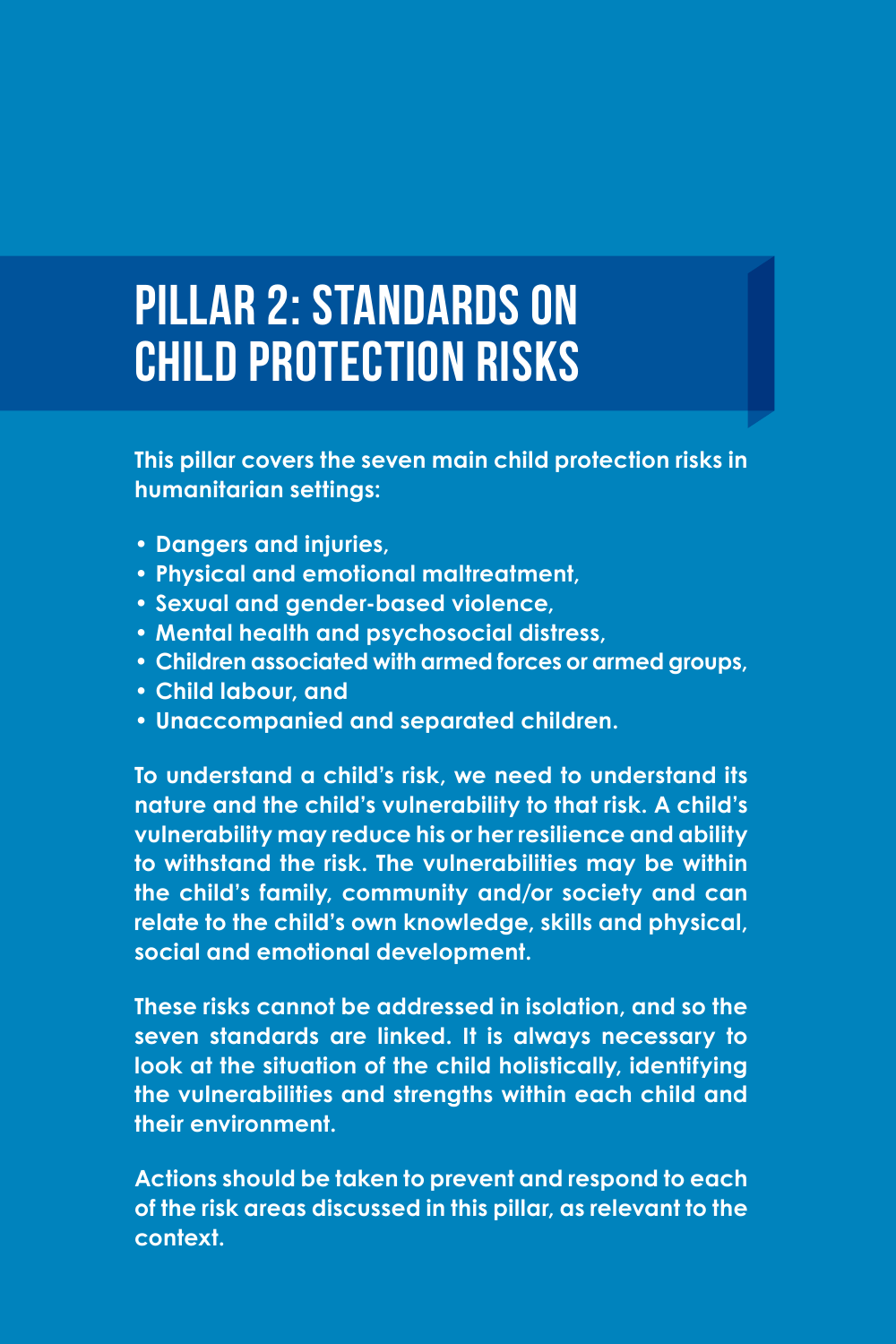## Standard 7: Dangers and injuries

**All children and caregivers are aware of and protected against injury, impairment and death from physical and environmental dangers, and children with injuries and/or impairments receive timely physical and psychosocial support.**

Humanitarian crises can increase everyday hazards and risks, as well as create new ones, particularly for children who are displaced in unfamiliar surroundings. This standard addresses the prevention of and response to unintentional physical and environmental dangers that injure, impair and kill children in humanitarian crises. It calls for multisectoral data collection, analysis and programming.

## Standard 8: Physical and emotional maltreatment

#### **Children are protected from physical and emotional maltreatment and have access to contextually appropriate and gender-, age- and disabilityspecific response services.**

Maltreatment is any action, including the failure to act, that results in harm, potential for harm, or threat of harm to a child. This standard addresses both prevention of and response to physical and emotional abuse and neglect that occur in a range of settings, such as at home, school, and in the community.

## Standard 9: Sexual and gender-based violence (SGBV)

#### **All children are informed about and protected from sexual and genderbased violence and have access to survivor-centred response services appropriate to their gender, age, disability, developmental stage and cultural/religious background.**

Sexual and gender-based violence is widespread but often hidden and underreported. All humanitarian actors should assume that it is taking place. Mitigating, preventing and responding to sexual and gender-based violence against children are life-saving interventions that require a well-coordinated, sensitive, multisectoral response.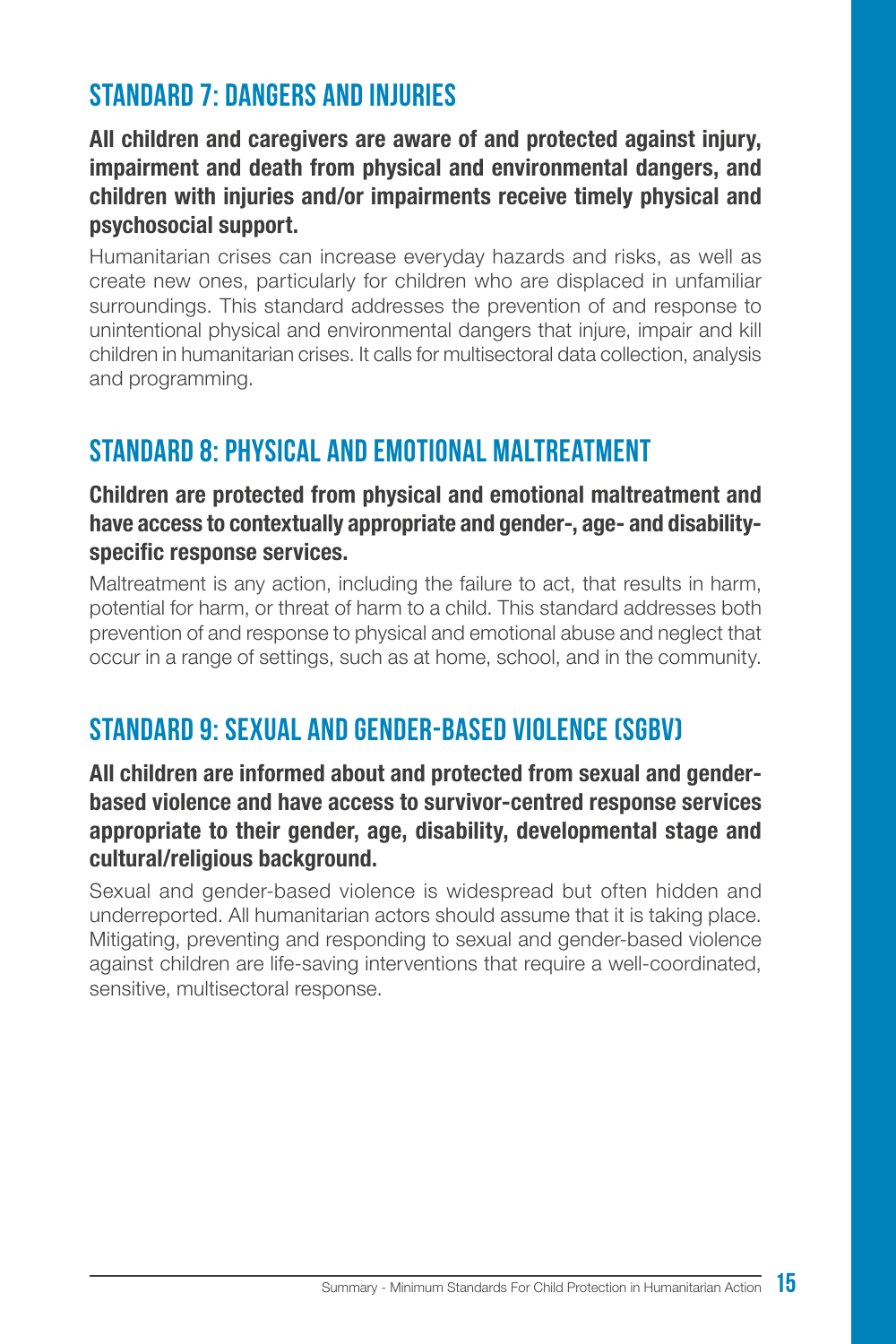## Standard 10: Mental health and psychosocial distress

#### **Children and their caregivers experience improved mental health and psychosocial well-being.**

Humanitarian crises can cause immediate and long-term psychological and social suffering to children and caregivers. Humanitarian actors must prioritise interventions that help reduce children and caregivers' distress, promote their resilience, and where appropriate, link children to specialised supports. The Standard points to the importance of community level supports, and programming across the stages of child development.

## Standard 11: Children associated with armed forces or armed **GROUPS**

#### **All children are protected from recruitment and use by armed forces or armed groups, are released and are effectively reintegrated after recruitment and use in all contexts of armed conflict.**

Children, including girls, who are used or recruited by armed forces or armed groups are often forced to witness, experience and commit abuse, exploitation or violence. Humanitarian actors must take action to prevent recruitment and use of children and to address the immediate and long-term negative consequences for children, families and communities through multi-sectoral community-based reintegration programmes, as well as advocacy for the release of all associated children.

### STANDARD 12: CHILD LABOUR

#### **All children are protected from child labour, especially the worst forms of child labour, which may relate to or be made worse by the humanitarian crisis.**

Child labour is any work that deprives children of their childhood, their potential and their dignity. It negatively affects children's education and/or their overall well-being. Humanitarian actors should join together to provide targeted prevention support to children at risk, prioritise the urgent removal of children from the worst forms of child labour, and provide minimum services to meet urgent protection needs of child labourers.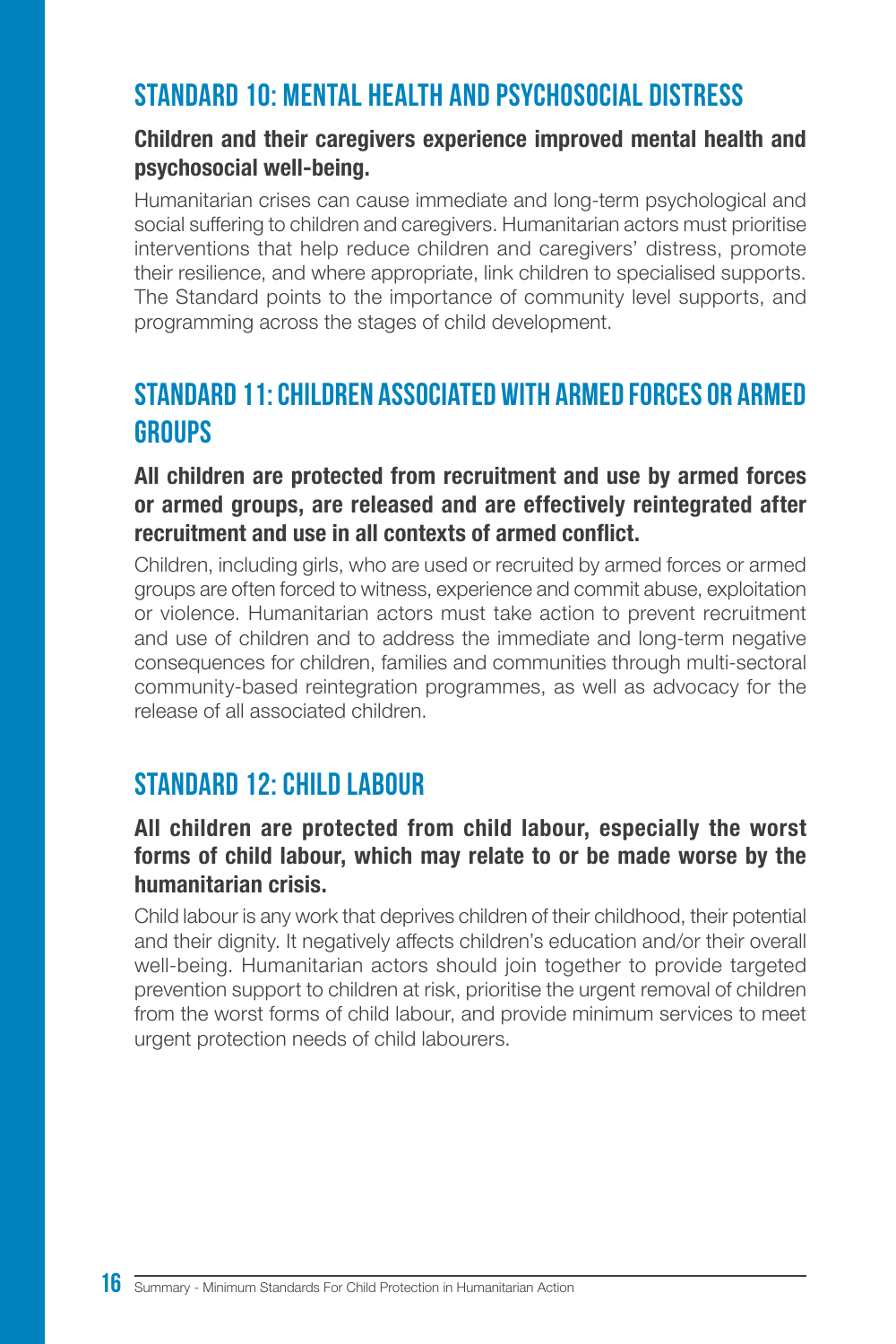## Standard 13: Unaccompanied and separated children

#### **Family separation is prevented, and unaccompanied and separated children receive care and protection in timely, safe, appropriate and accessible ways in accordance with their rights and best interests.**

Children who are unaccompanied and separated have lost family-level protection when they need it most. In addition to causing emotional distress, separations may prevent them from accessing humanitarian assistance and compound other protection risks/concerns. The humanitarian response should work to reduce separation, to reunite children with family members and to provide quality, family-based interim care where necessary.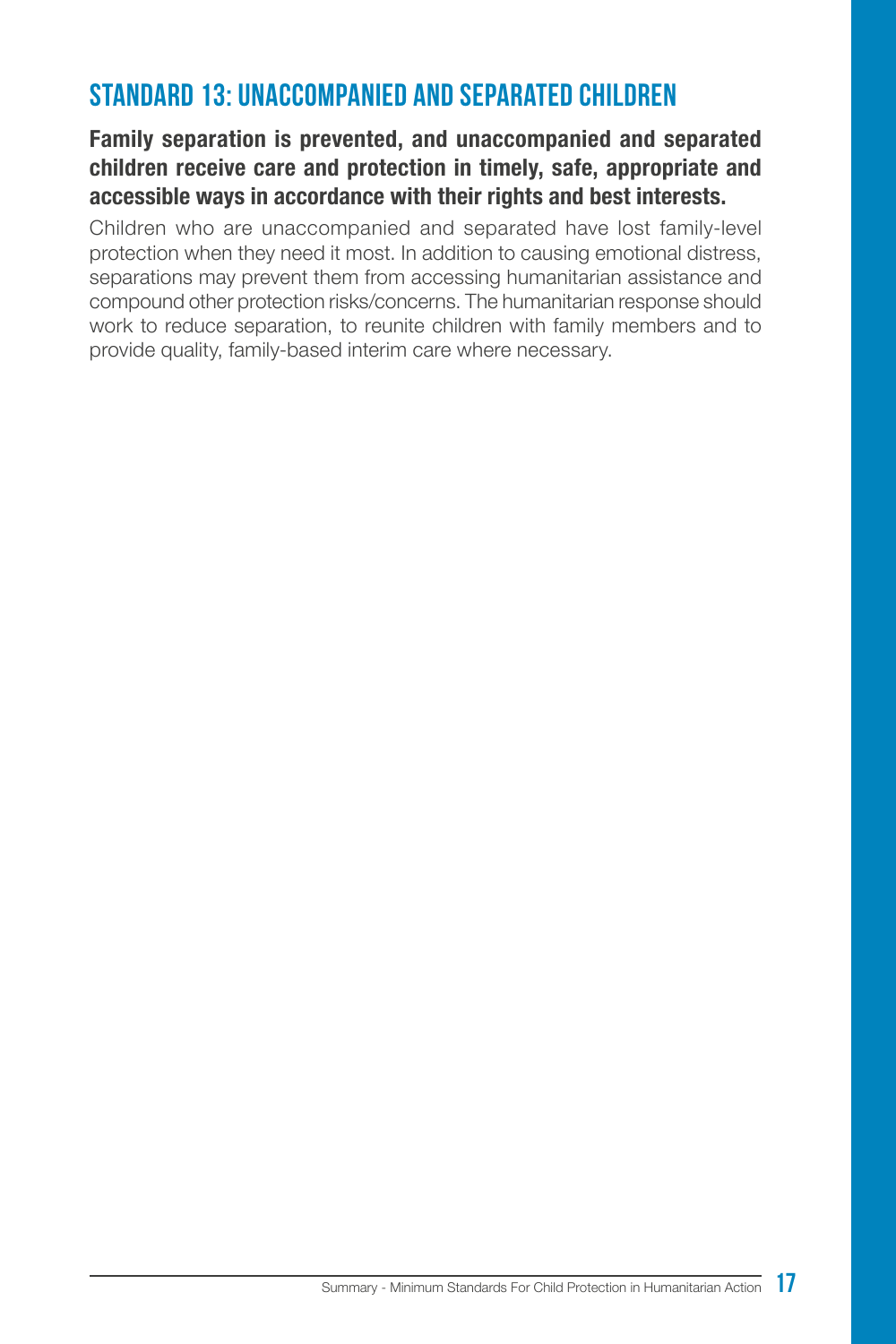# Pillar 3: Standards to develop adequate **STRATEGIES**

**This pillar lays out key strategies for preventing and responding to the child protection risks outlined in Pillar 2:**

- **• Applying a socio-ecological approach to child protection programming**
- **• Group activities for child well-being**
- **• Strengthen family and caregiving environments**
- **• Community-level approaches**
- **• Case management**
- **• Alternative care**
- **• Justice for children**

**Pillar 3 has been developed to reflect the socioecological model and child protection systems thinking (see Principle 9), promoting a holistic and integrated approach to protecting children. Where relevant, standards in Pillar 3 are also aligned with the INSPIRE strategies.**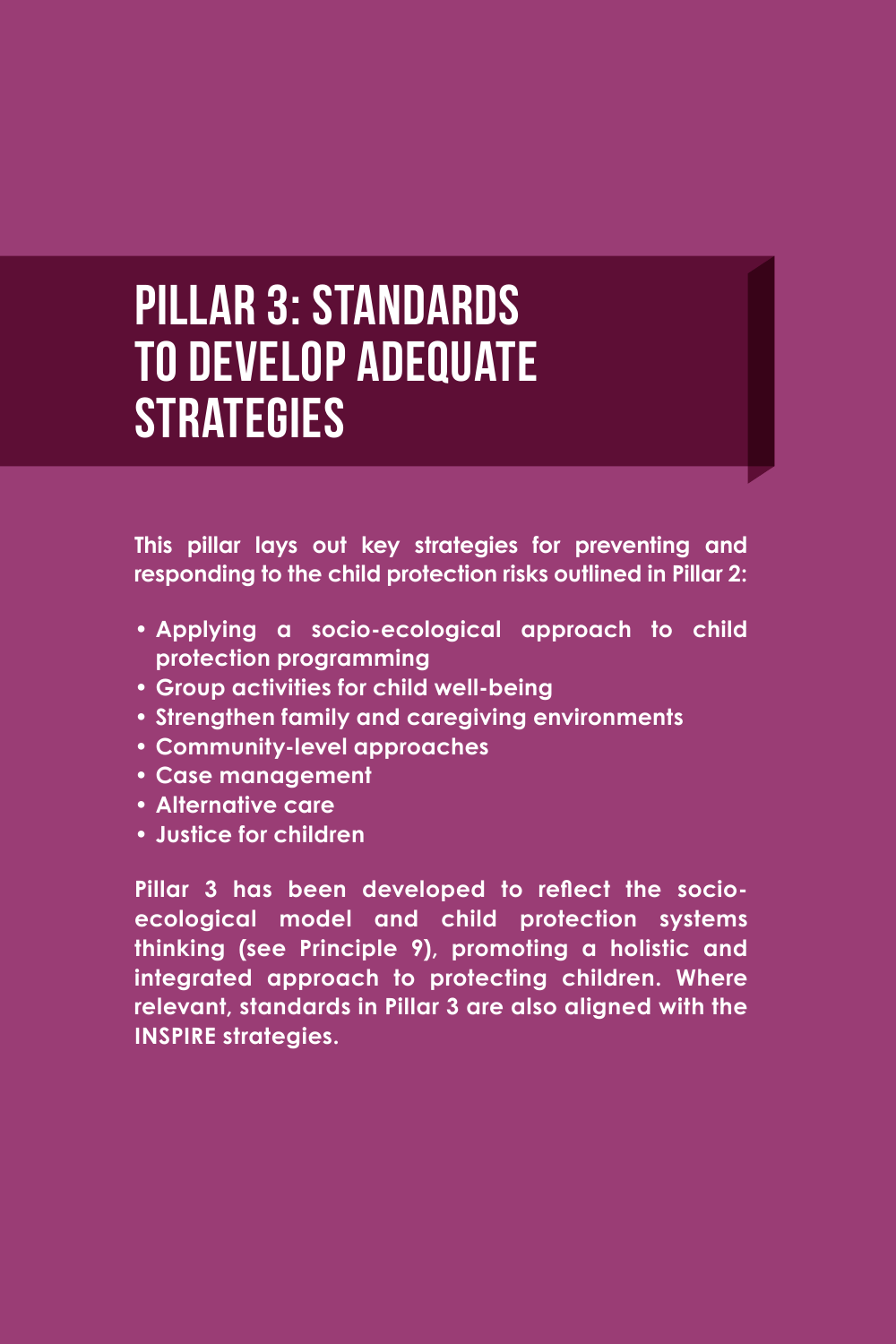#### **The socio-ecological model helps identify the ways that factors at interconnected levels influence child development and well-being:**

- **• Children actively participate in the protection and well-being of** *themselves* **and their peers.**
- **• Children are mostly raised in** *families***, but sometimes this layer includes other close relations.**
- **• Families are nested in** *communities***.**
- **• Communities form the wider** *societies***.**

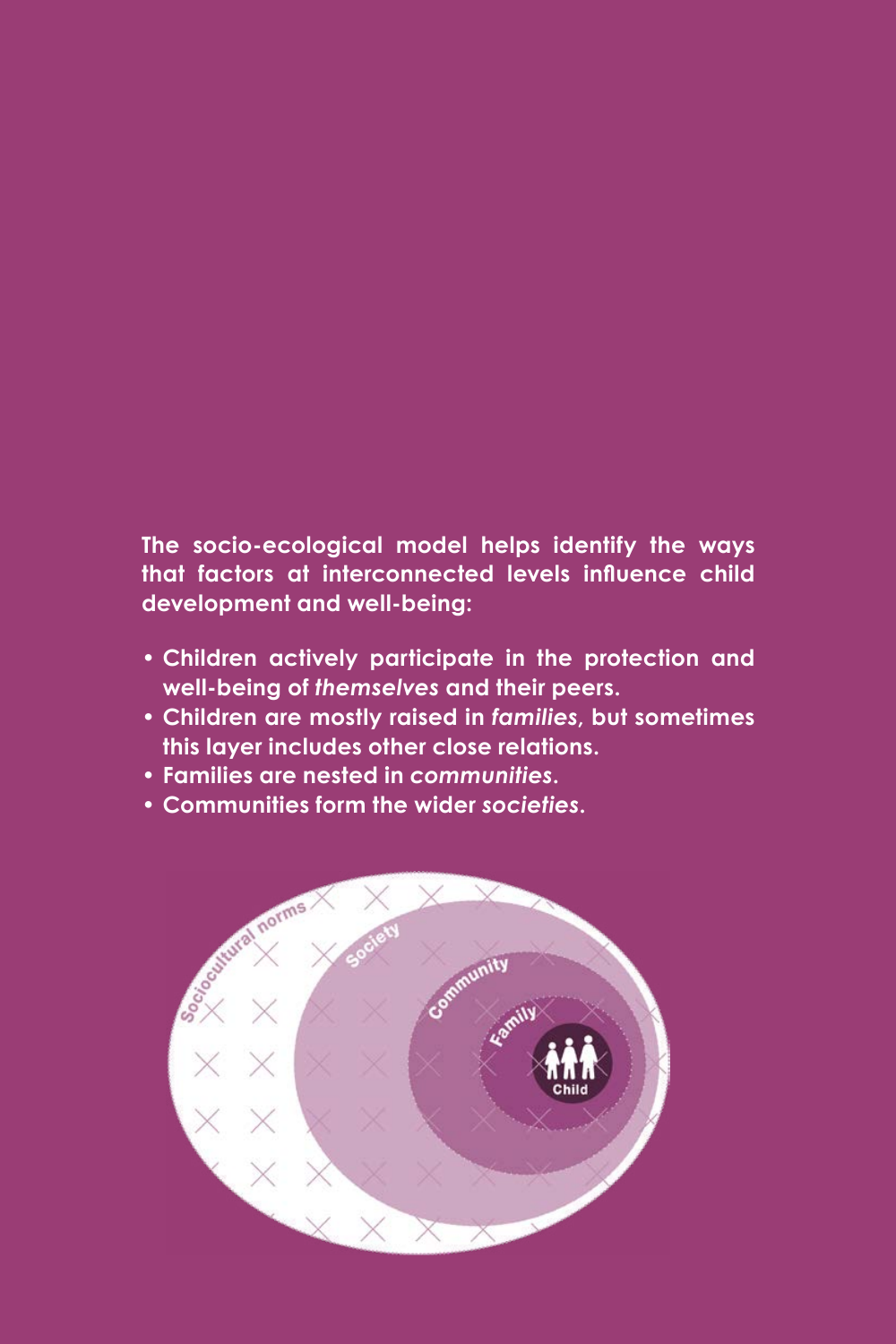## Standard 14: Applying a socio-ecological approach to child protection programming

#### **Children, families, communities and societies are supported to protect and care for children.**

A 'socio-ecological' approach to child protection designs integrated approaches that work in partnership with the child, their family, community, and society, as well as with socio-cultural norms. This includes addressing laws and policies, adequate funding, and social welfare and birth registration services.

## Standard 15: Group activities for child well-being

#### **Children are supported through access to group-based, planned activities that (a) promote protection, well-being and learning and (b) are delivered in safe, inclusive, contextually and age-appropriate approaches.**

Children's regular and consistent engagement in quality, group activities can positively impact their well-being, enhance their resilience and reduce their stress. Such activities promote protection by providing a safe space for children to learn and express themselves, identifying children who are vulnerable or are experiencing child protection harms, and supporting appropriate referrals.

## Standard 16: Strengthening family and caregiving environments

#### **Family and caregiving environments are strengthened to promote children's healthy development and to protect them from maltreatment and other negative effects of adversity.**

Caregiving includes both formal, legal arrangements and informal arrangements in which the caregiver does not have legal responsibility. Interventions often focus on increasing caregivers' mental health and psychosocial well-being and reinforcing caring and protective behaviours towards children.

## Standard 17: Community-level approaches

#### **Children live in communities that promote their well-being and prevent abuse, neglect, exploitation and violence against children before, during and after humanitarian crises.**

Community-level approaches support community members to protect children and ensure their right to healthy development. Humanitarian actors should seek to understand existing community capacities that promote children's rights, safety, development, well-being and participation.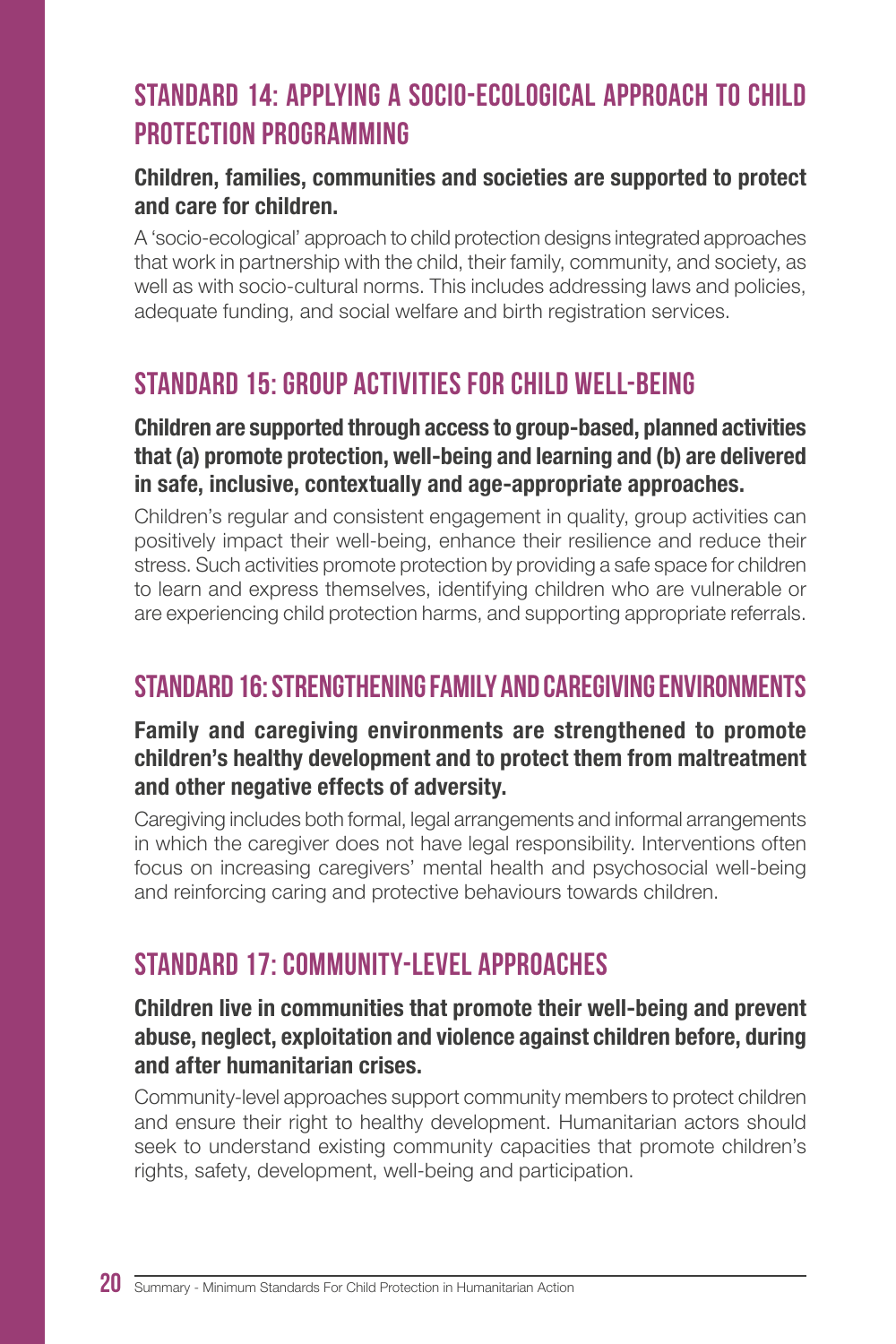## Standard 18: Case management

**Children and families who face child protection concerns in humanitarian settings are identified and have their needs addressed through an individualised case management process, including direct one-on-one support and connections to relevant service providers.**

Case management is an approach for addressing the needs of an individual child who is at risk of harm or who has been harmed. The child, their family and community are supported by a caseworker in a systematic and timely manner through direct support and referrals. It provides individualised, coordinated, holistic, multisectoral support for complex and often connected child protection concerns.

## Standard 19: Alternative care

#### **All children without protective and suitable care receive alternative care according to their rights, specific needs, wishes and best interests, prioritising family-based care and stable care arrangements.**

'Alternative care' is care provided to children by caregivers who are not biological parents or usual primary caregivers. Each context has different forms of alternative care that align with local cultural norms, practices, laws and policies. Alternative care options need to be as family-based as possible and monitored for quality.

## Standard 20: Justice for children

#### **All children in contact with formal and informal justice systems during a humanitarian crisis are treated in a child-friendly, non-discriminatory manner in line with international norms and standards and receive services tailored to their needs and best interests.**

A crisis may increase or change the ways that children come in contact with justice systems and may provide a unique opportunity to strengthen systems that may otherwise resist change. This Standard includes efforts to protect children through improving the content and application of formal and customary laws even during a time of crisis, as well as interventions that seek to identify and overcome the risks that justice systems may present.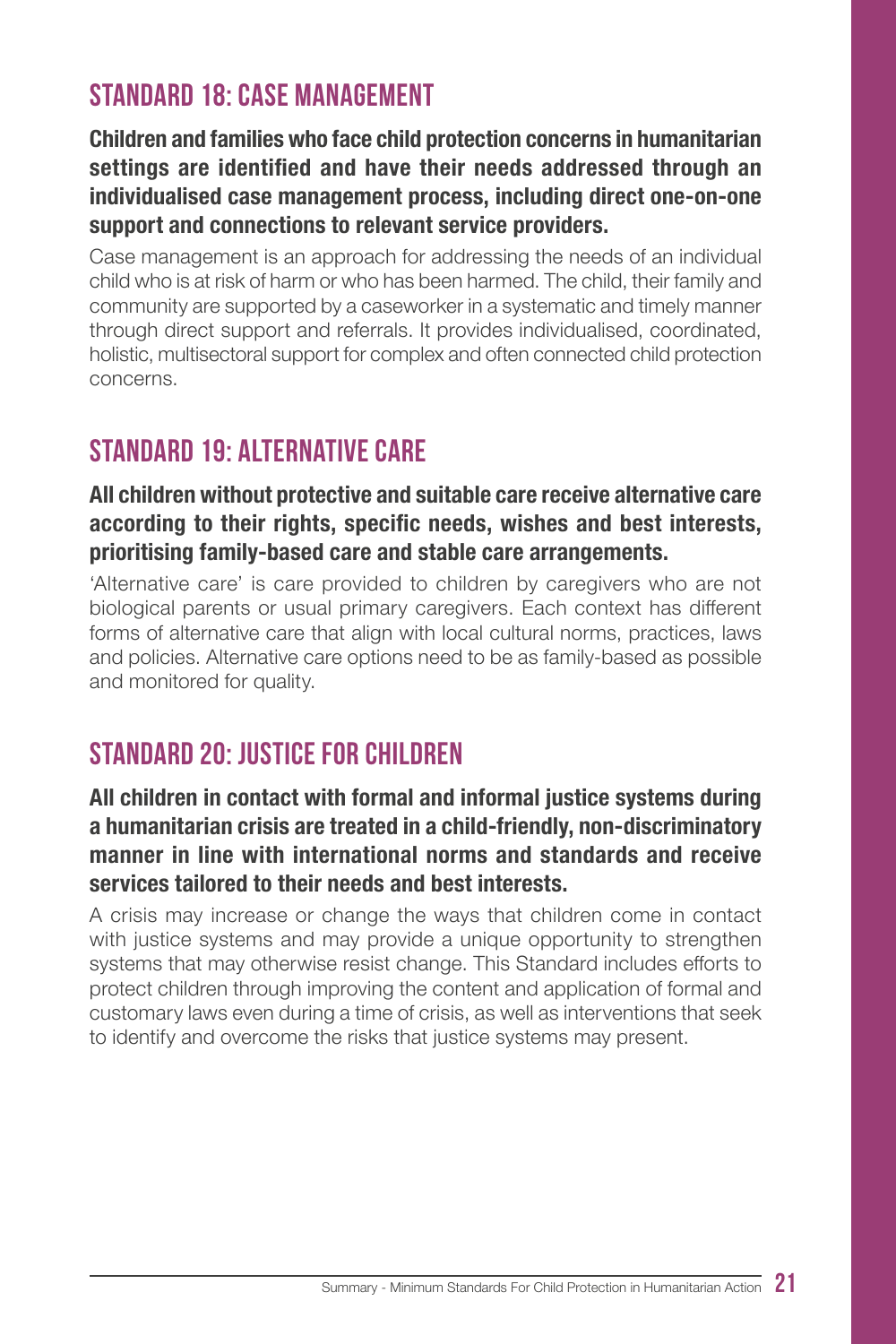# Pillar 4: Standards to work across sectors

**Child protection risks are closely linked with the work of other sectors because children have needs and capacities that are relevant across the breadth of humanitarian action. Failing to account for these risks can lead to inefficient use of resources, additional harms or increased risks, and reduced results for children. Pillar four places protection at the centre of the humanitarian response and provides sector-specific guidance on integrated approaches, joint programming, and child protection mainstreaming, through the following standards:**

- **• Food security and child protection**
- **• Livelihoods and child protection**
- **• Education and child protection**
- **• Health and child protection**
- **• Nutrition and child protection**
- **• Water, sanitation and hygiene (WASH) and child protection**
- **• Shelter and settlement and child protection**
- **• Camp management and child protection**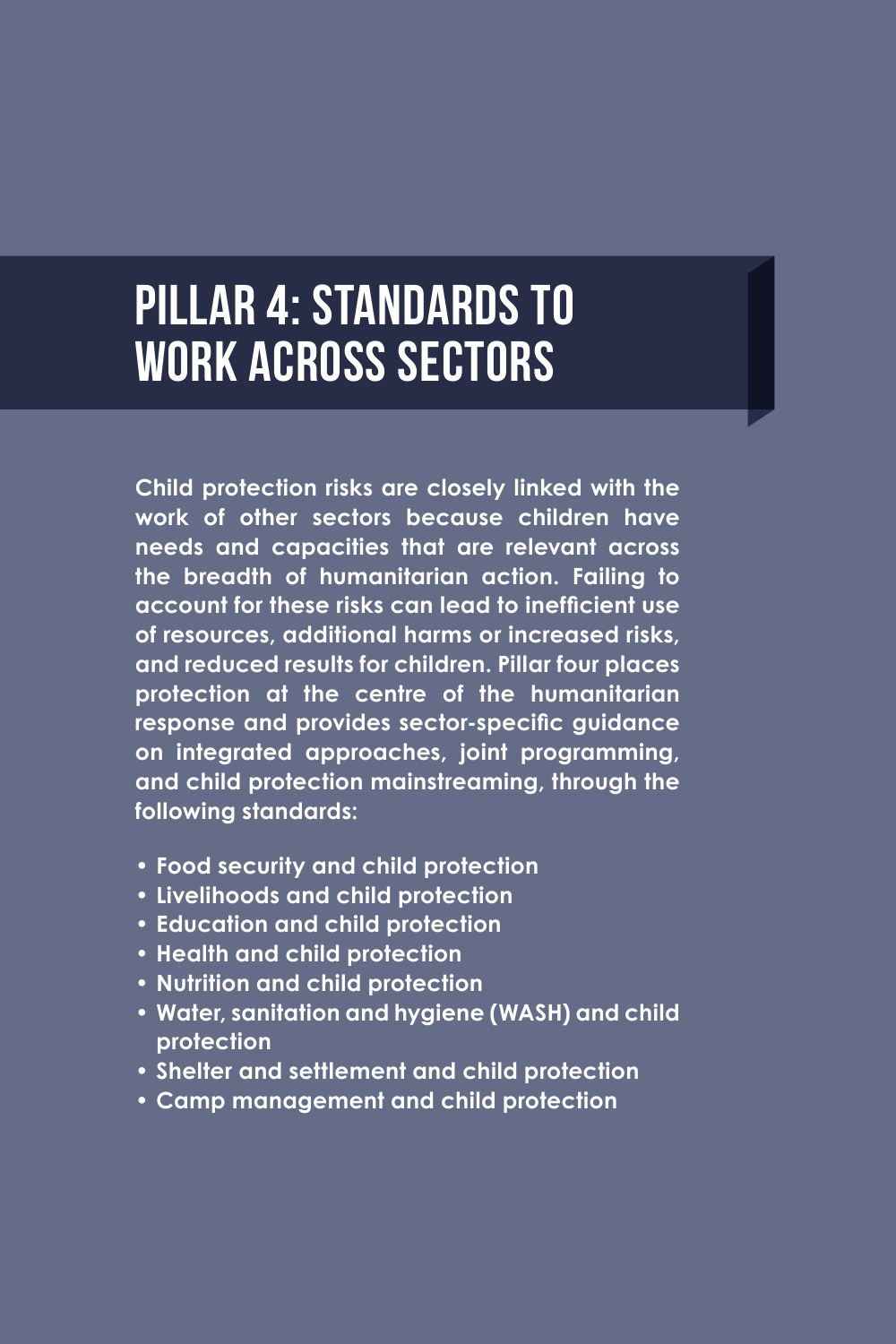**These standards are to be used in conjunction with sector-specific standards (i.e. Sphere, INEE).**



**Joint programming and integrated programming take place on a continuum. The appropriate approach must be determined by organisations and inter-agency coordination mechanisms within each context, and must account for:**

- **• The phase of an emergency (such as stability);**
- **• Accessibility;**
- **• Available capacity;**
- **• Existing local systems;**
- **• Funding mechanisms; etc.**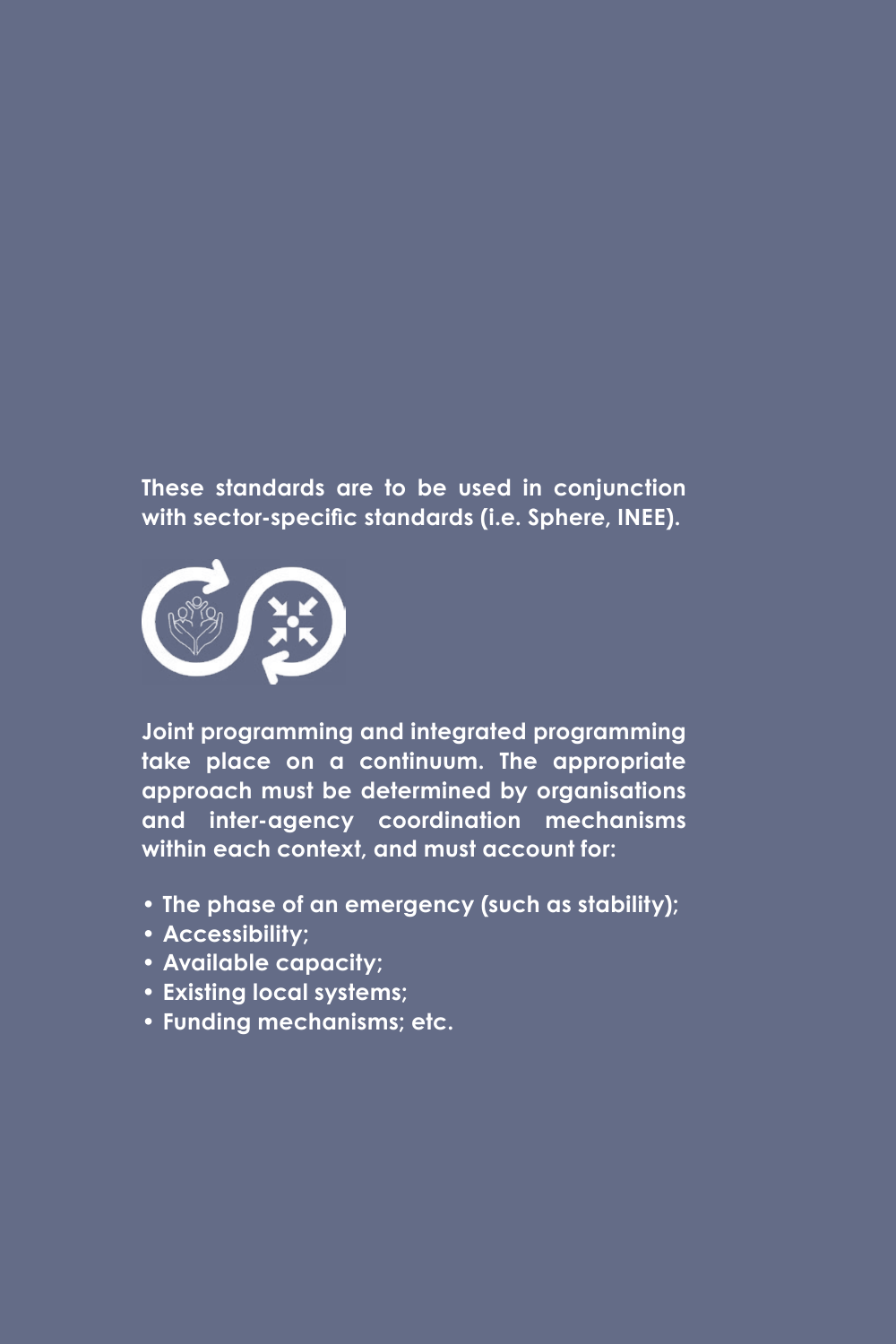## Standard 21: Food security and child protection

#### **All children affected by humanitarian crises live in food secure environments that mitigate and respond to child protection risks.**

Food insecurity increases child protection risks, including negative coping strategies like neglect, child marriage and child labour. Child protection can be integrated within each of the four food security pillars – availability, accessibility, stability and utilisation – in order to support children's wellbeing and protection.

## STANDARD 22: LIVELIHOODS AND CHILD PROTECTION

#### **Caregivers and working-age children have access to adequate support to strengthen their livelihoods.**

When a family's capacity to provide basic needs is reduced, children can be placed at risk of all forms of abuse, neglect, exploitation and violence. Economic empowerment and livelihoods programming must integrate child protection to ensure that interventions have a protective impact and do not increase children's risks of harm.

## Standard 23: Education and child protection

#### **All children have access to quality education that is protective and inclusive and that promotes dignity and participation throughout all essential activities.**

Child protection and education are closely linked. A lack of access to education negatively impacts children's well-being and development. Child protection concerns can prevent children from accessing education or can decrease educational outcomes. This standard provides guidance to help education and child protection actors to work together to support children's well-being and education.

## STANDARD 24: HEALTH AND CHILD PROTECTION

#### **All children have access to quality protective health services that reflect their views, ages and developmental needs.**

Health and child protection programming play critical and related roles in ensuring the safety and well-being of children in humanitarian action. Supporting children's health increases children's protective factors, while supporting children's protection improves children's physical health and overall well-being.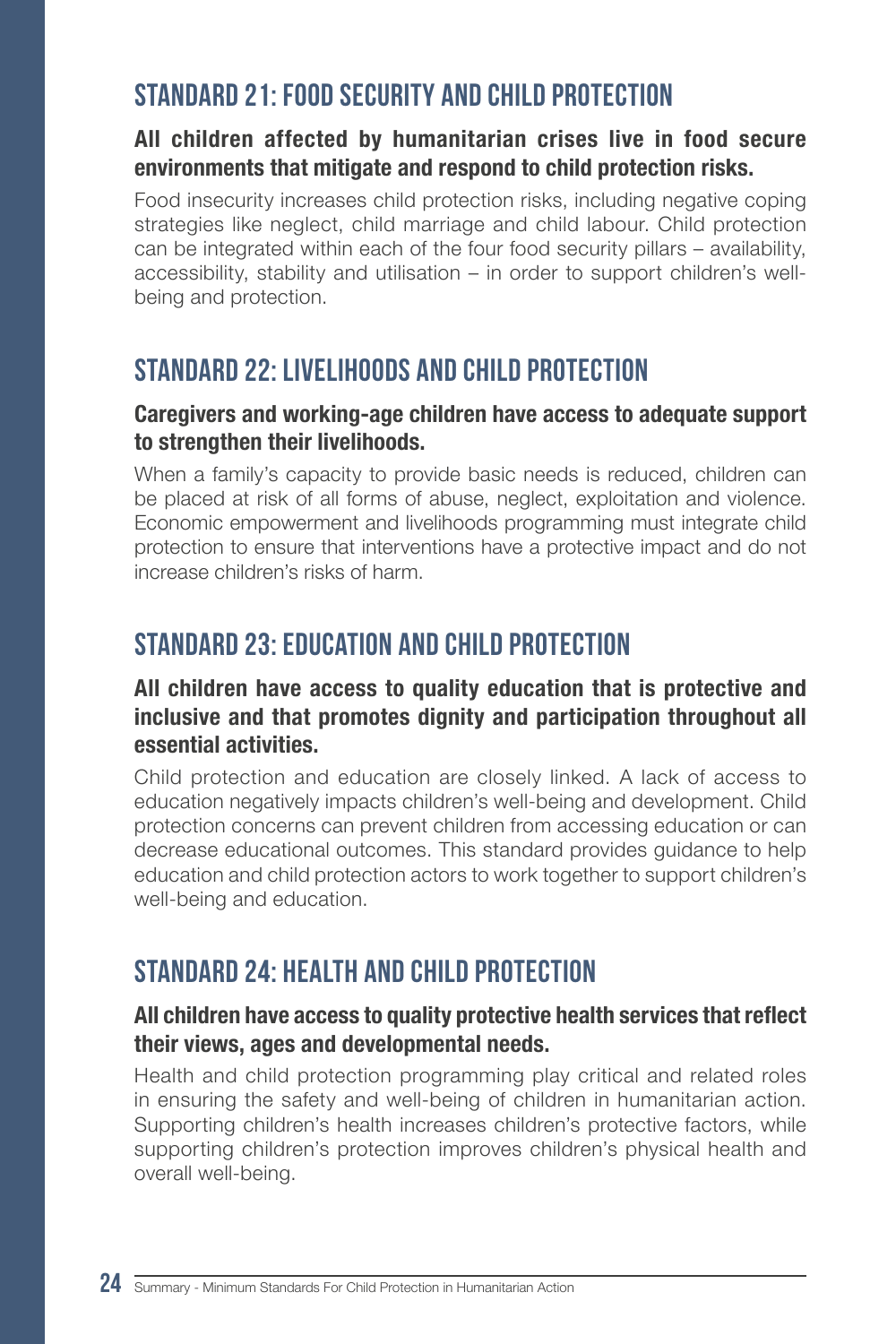## Standard 25: Nutrition and child protection

#### **Children and their caregivers, especially pregnant and lactating women and girls, have access to safe, adequate and appropriate nutrition services.**

Nutritional imbalances and rights violations often worsen in times of crisis when caregivers struggle to provide food, income and health care for their families. Nutrition and child protection actors can work together to improve overall outcomes for children, particularly during early childhood and adolescence.

## Standard 26: Water, sanitation and hygiene (WASH) and child **PROTECTION**

#### **All children have access to appropriate water, sanitation and hygiene services that support their dignity and minimise risks of physical and sexual violence and exploitation.**

Child protection and water, sanitation and hygiene staff should work together to deliver safe and appropriate interventions that are adapted to the needs of children and that protect children and their caregivers. Collaboration can include the provision of WASH services in CP interventions, joint awareness raising and behaviour change, strengthening accessible, child-friendly WASH facilities, menstrual hygiene management interventions for girls, etc.

## STANDARD 27: SHELTER AND SETTI EMENT AND CHILD PROTECTION

#### **All children and their caregivers have appropriate shelter that meets their basic needs, including safety, protection and accessibility.**

Appropriate shelter and settlements are essential to healthy and safe families and communities. Shelter and settlement interventions must integrate child protection to safeguard families from child protection harms and forced eviction.

## Standard 28: Camp management and child protection

#### **Camp management activities address the needs and protection concerns of children affected by forced displacement.**

Camp coordination and camp management aims to support equitable and dignified living conditions and access to assistance and protection services for refugee, internally displaced and migrant populations. An integrated approach means that camp management and child protection workers work together to ensure that camp settings reduce child protection risks, provide opportunities for children's meaningful participation, and have functioning referral pathways for children and others to report relevant concerns.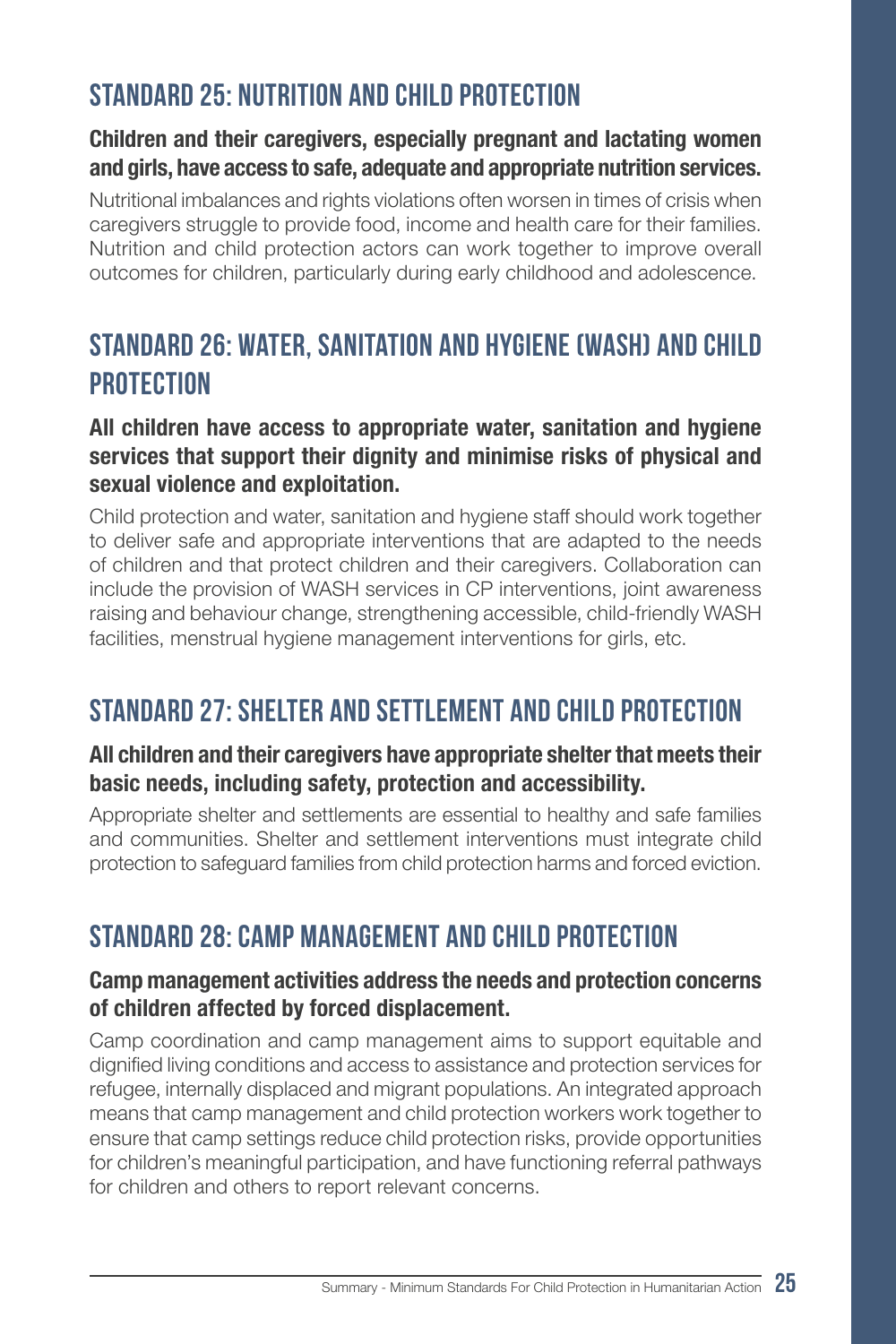## **NOTES**